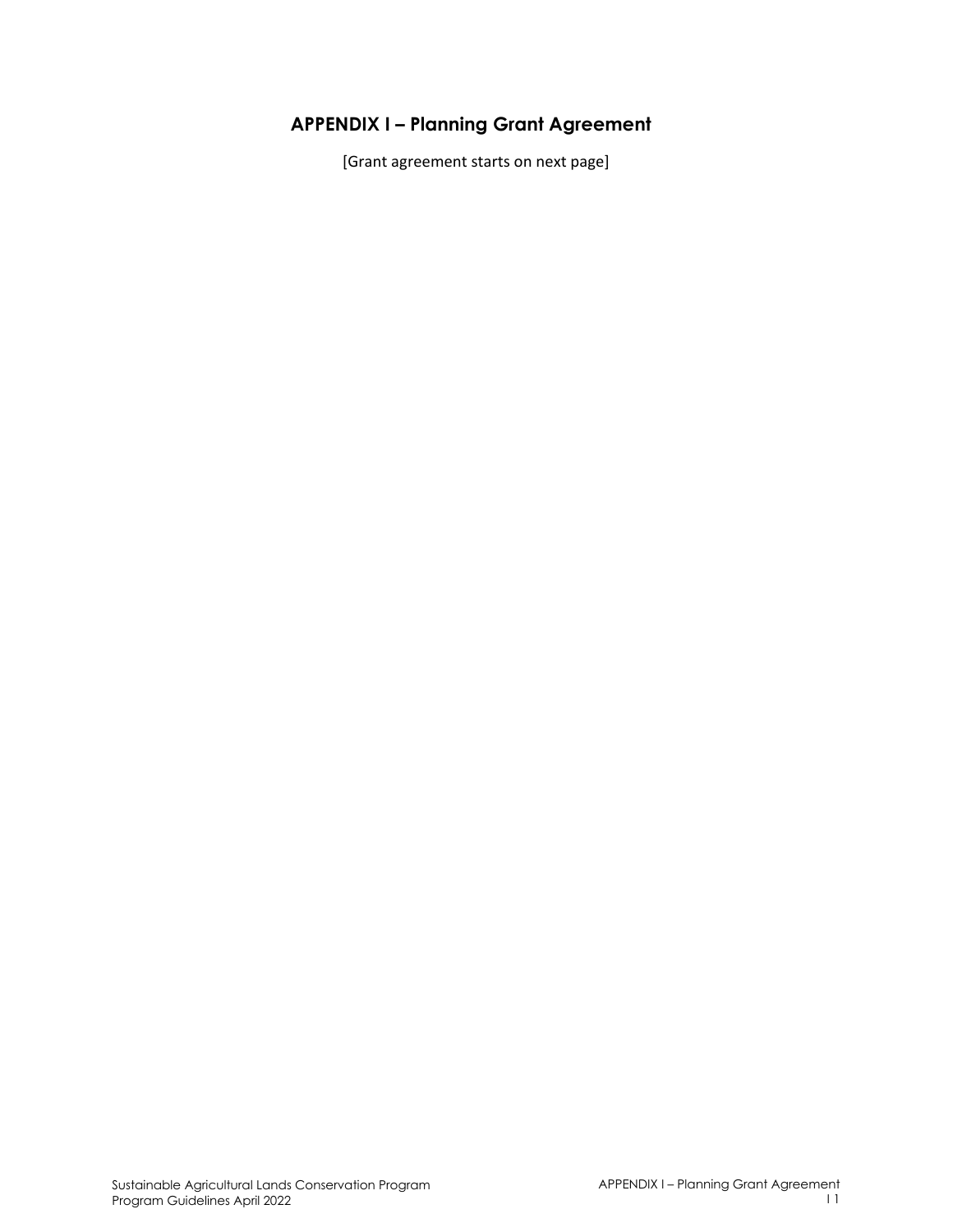| State of California - Department of Conservation<br><b>GRANT AGREEMENT DOC6</b> |                                                                                                                                                                       |                 | <b>GRANT AGREEMENT NUMBER:</b> |
|---------------------------------------------------------------------------------|-----------------------------------------------------------------------------------------------------------------------------------------------------------------------|-----------------|--------------------------------|
| (revised 12/18)                                                                 |                                                                                                                                                                       | FI\$Cal NUMBER: |                                |
| ("Department") and                                                              | 1. This Grant Agreement is entered into by and between the Department of Conservation<br>("Grantee").                                                                 |                 |                                |
| 2. The Grant Agreement<br>Term is:                                              | From<br>(Or upon execution of this Grant<br>Agreement by both parties,<br>whichever is later)                                                                         | through         |                                |
| 3.<br>The maximum<br>amount of this Grant<br>Agreement is:                      | \$                                                                                                                                                                    |                 |                                |
|                                                                                 | 4. Signing this Grant Agreement means that Grantee agrees to comply with the terms and<br>conditions of the following exhibits which are part of the Grant Agreement: |                 |                                |
| Exhibit A, Scope of Work                                                        |                                                                                                                                                                       |                 | Page(s)                        |
| Attachment 1: Project Map                                                       |                                                                                                                                                                       |                 | Page(s)                        |
| Attachment 2: Authorized Signatory Form                                         |                                                                                                                                                                       |                 | Page(s)                        |
| Attachment 3: Work Plan                                                         |                                                                                                                                                                       |                 | Page(s)                        |
| Attachment 4: Final Report                                                      |                                                                                                                                                                       |                 | Page(s)                        |
| Exhibit B, Budget Detail and Payment Provisions                                 |                                                                                                                                                                       |                 | Page(s)                        |
| Attachment 5: Budget Detail Worksheet                                           |                                                                                                                                                                       |                 | Page(s)                        |
| Attachment 6: Associated Costs Invoice                                          |                                                                                                                                                                       |                 | Page(s)                        |
|                                                                                 |                                                                                                                                                                       |                 |                                |
| Attachment 7: Invoice Dispute Notification Template                             |                                                                                                                                                                       |                 | Page(s)                        |
| Exhibit C, General Terms and Conditions                                         |                                                                                                                                                                       |                 | Page(s)                        |
| Exhibit D, Special Terms and Conditions                                         |                                                                                                                                                                       |                 | Page(s)                        |
| Exhibit E, Award Letter                                                         |                                                                                                                                                                       | Page(s)         |                                |
| Exhibit F, Guidelines                                                           |                                                                                                                                                                       |                 | Page(s)                        |
|                                                                                 | IN WITNESS WHEREOF, this Grant Agreement has been executed by the Parties hereto.                                                                                     |                 |                                |
| <b>GRANTEE</b>                                                                  |                                                                                                                                                                       |                 |                                |
| <b>GRANTEE'S NAME</b>                                                           |                                                                                                                                                                       |                 |                                |
| BY (Authorized Signature)                                                       |                                                                                                                                                                       |                 | <b>DATE SIGNED</b>             |
| Ø                                                                               |                                                                                                                                                                       |                 |                                |
| PRINTED NAME AND TITLE OF PERSON SIGNING                                        |                                                                                                                                                                       |                 |                                |
| <b>ADDRESS</b>                                                                  |                                                                                                                                                                       |                 |                                |
|                                                                                 | <b>STATE OF CALIFORNIA</b>                                                                                                                                            |                 |                                |
| Agency Name: Department of Conservation                                         |                                                                                                                                                                       |                 |                                |
| BY (Authorized Signature)                                                       |                                                                                                                                                                       |                 | <b>DATE SIGNED</b>             |
| ≤                                                                               |                                                                                                                                                                       |                 |                                |
| PRINTED NAME AND TITLE OF PERSON SIGNING                                        |                                                                                                                                                                       |                 |                                |
|                                                                                 |                                                                                                                                                                       |                 |                                |
| <b>ADDRESS</b>                                                                  |                                                                                                                                                                       |                 |                                |
| 715 P Street, Sacramento, CA 95814                                              |                                                                                                                                                                       |                 |                                |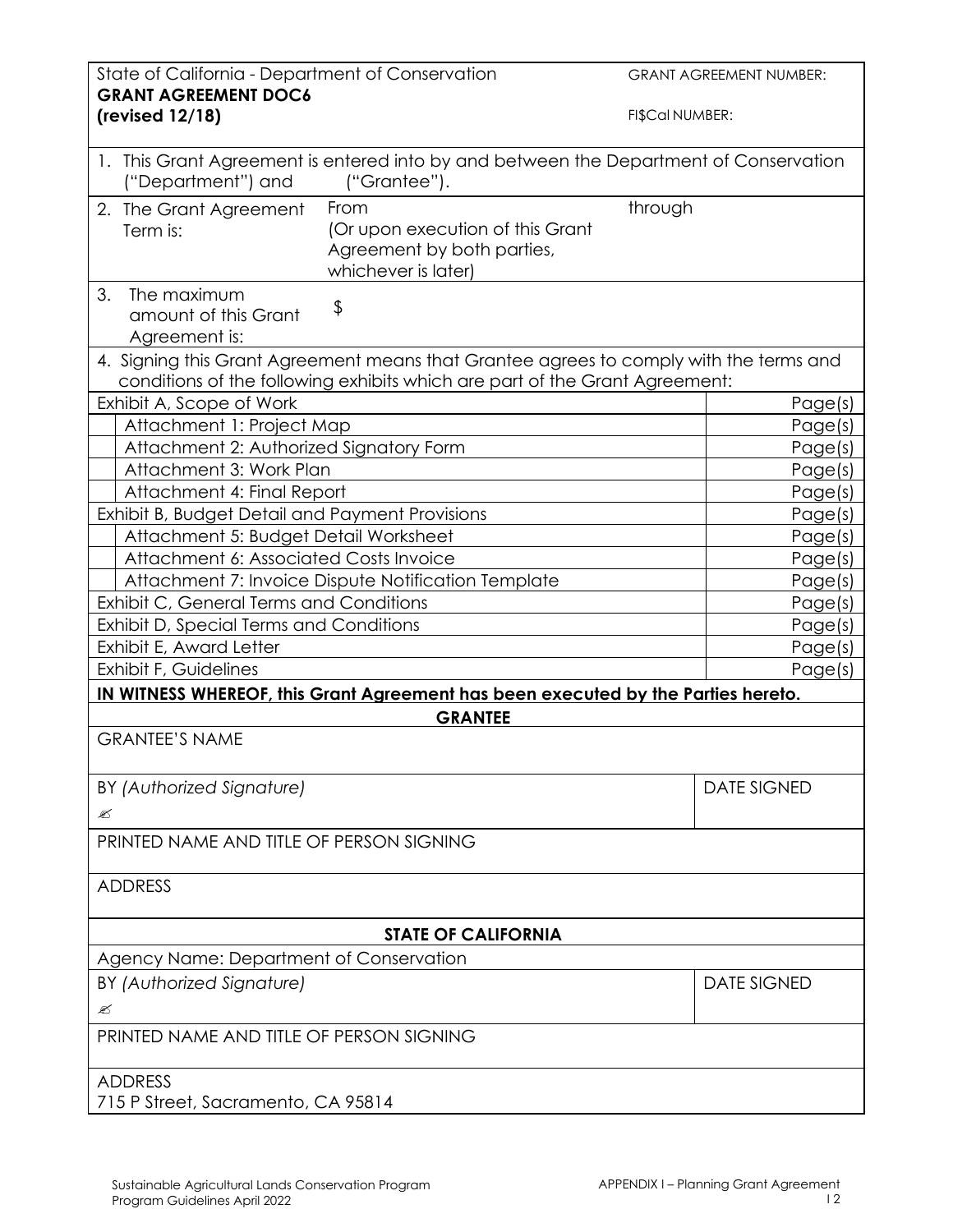### **Exhibit A, Scope of Work**

### **1. Program Background**

The Sustainable Agricultural Lands Conservation Program (SALC), a component of the Strategic Growth Council's (Council) Affordable Housing and Sustainable Communities Program, supports the California's greenhouse gas (GHG) emission reduction goals by making strategic investments to protect agricultural lands from conversion to more GHG intensive uses. Protecting critical agricultural lands from conversion to urban or rural residential development promotes smart growth within existing jurisdictions, ensures open space remains available, and supports a healthy agricultural economy and resulting food security. A healthy and resilient agricultural sector is becoming increasingly important in meeting the challenges occurring and anticipated as a result of climate change. Auction revenues from the Cap-and-Trade Program are deposited into the Greenhouse Gas Reduction Fund (GGRF), which the Legislature and Governor appropriate to a variety of programs such as the SALC and which operate under the umbrella of California Climate Investments. All projects funded by GGRF monies must reduce or avoid greenhouse gas emissions.

Agricultural Land Conservation Planning grants provide funds to cities and counties in collaboration with local stakeholders to develop and implement plans for the protection of agricultural land at risk of conversion to nonagricultural uses. This component of the program incentivizes local governments to work closely with local stakeholders to develop local and regional land use policies and implementation activities that integrate agricultural land conservation in a way that reduces greenhouse gas emissions, supports job creation, and benefits priority populations.

The Council identified the California Department of Conservation (Department) in conjunction with the Natural Resources Agency (Agency) to administer SALC. The Strategic Growth Council approved the roles of the Department and the Agency at its July 10, 2014 meeting. In addition, SALC has been developed in consultation with the California Department of Food and Agriculture.

## **2. The Project is Defined by the Application and Award Letter**

The Council released the final [name of guidelines] on [Date] (Exhibit F) (Guidelines). In accordance with the Guidelines, Grantee applied and was awarded a grant to fund the project described in the application. [Insert description of project]. The project is subject to any conditions contained within the Award Letter (Exhibit E). This will be referred to as the "Project" throughout this Agreement.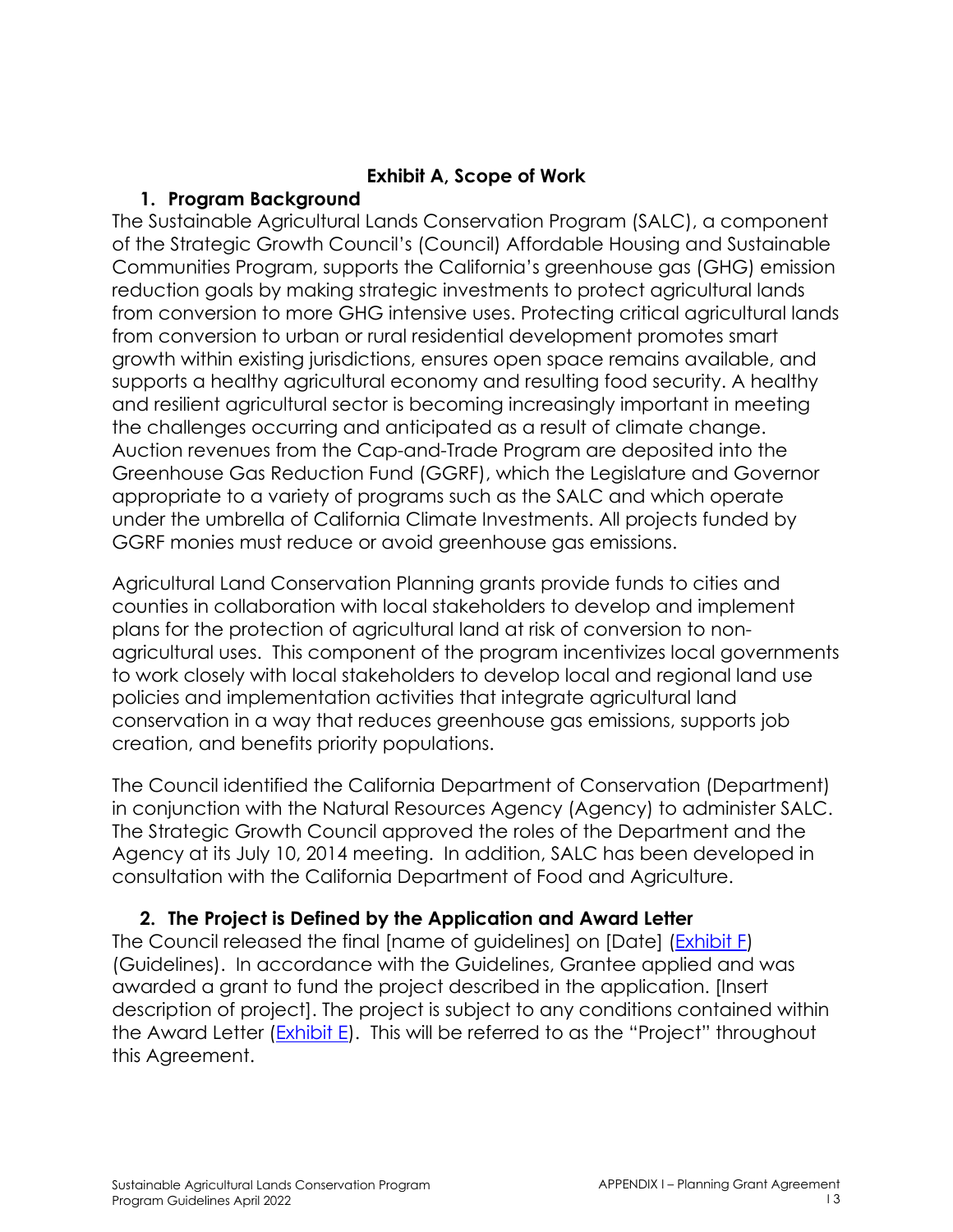### **3. Authorized Signers**

The Department Director or designee is authorized to sign this Grant Agreement and grant-related documents on behalf of the Department.

Grantee's Authorized Signatory or designee is authorized to sign this Grant Agreement and grant-related documents as shown in the Authorized Signatory Form (Attachment 1).

Grantee must keep Authorized Signatory Forms up to date. Within seven (7) working days of any change to the authorized signatory or to the delegated authorized signatory, Grantee shall notify the Department in writing of the change. The written notice shall be sent as an electronic mail (email) attachment to be filed with the Grant Agreement.

#### **4. Project Representatives**

The project representatives are the contact people for the Department and Grantee. The project representatives during the term of this Grant Agreement are:

Department

| Name:         |  |
|---------------|--|
| Title:        |  |
| Phone Number: |  |
| Email:        |  |

\* Unless otherwise stated within this Grant Agreement, all correspondence and documents to the Department of Conservation will be sent to the Grant Manager as described in Document Submission (Exhibit A, Section 6).

#### **Grantee**

| Name:         |
|---------------|
| Title:        |
| Phone Number: |
| Email:        |

| Name:  |               |
|--------|---------------|
| Title: |               |
|        | Phone Number: |
| Email: |               |

Department and Grantee must keep the Project Representative(s) up to date. Any changes to the Project Representatives by either Grantee or Department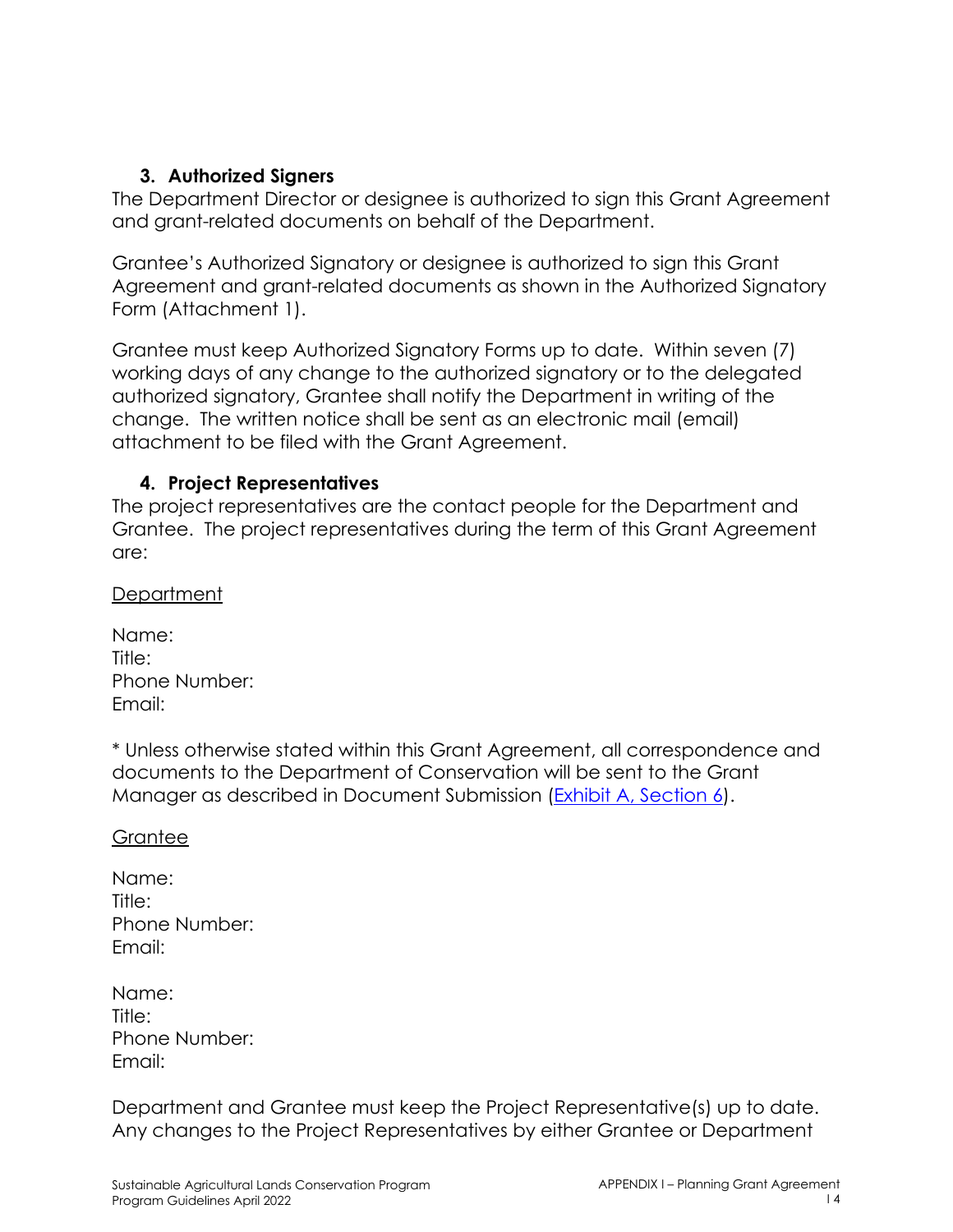shall be made by providing seven (7) working days advance written notice to the other party. The written notice shall be sent as an electronic mail (email) attachment to be filed with the Grant Agreement.

### **5. Grantee Responsibilities**

Grantee is responsible for:

- A. Using grant funds only as intended for the Project.
- B. Completing work on time and within budget. This includes meeting all milestones and deliverables, as described in the Work Plan (Attachment 2) and in accordance with the Budget Detail Worksheet (Attachment 4), unless otherwise agreed to by all parties through the amendment process described in Exhibit B, Section 7.
- C. Submitting invoices for reimbursement using the Invoice (Attachment 5) template, including any supporting documents.
- D. Submitting a final report with the last invoice, using the Final Report template (Attachment 3).
- E. Complying with all terms and conditions of this Grant Agreement, including all incorporated documents.
- F. Complying with statutes, rules, and regulations applicable to this Grant Agreement.
- G. Maintaining an accounting system that accurately reflects all fiscal transactions and provides accounting information, retaining all records and required documents as specified in Exhibit C, Section 4, and providing all required documents during an audit, as specified in **Exhibit C**, Section 5.

## **6. Document Submission**

A. Electronic Mail

When this Grant Agreement requires Grantee to give invoices, reports, or other documents to the Department, Grantee must use email unless this Grant Agreement specifically requires that the document be sent by mail. All email must contain the Grant Agreement number and Grantee's name in the subject line.

## B. Correspondence

Correspondence and documents must be submitted via email to: [Insert Grant Manager Email]

## **7. Reporting Requirements**

When the Project is completed, Grantee must submit a Final Report with the last invoice. To complete and submit the Final Report: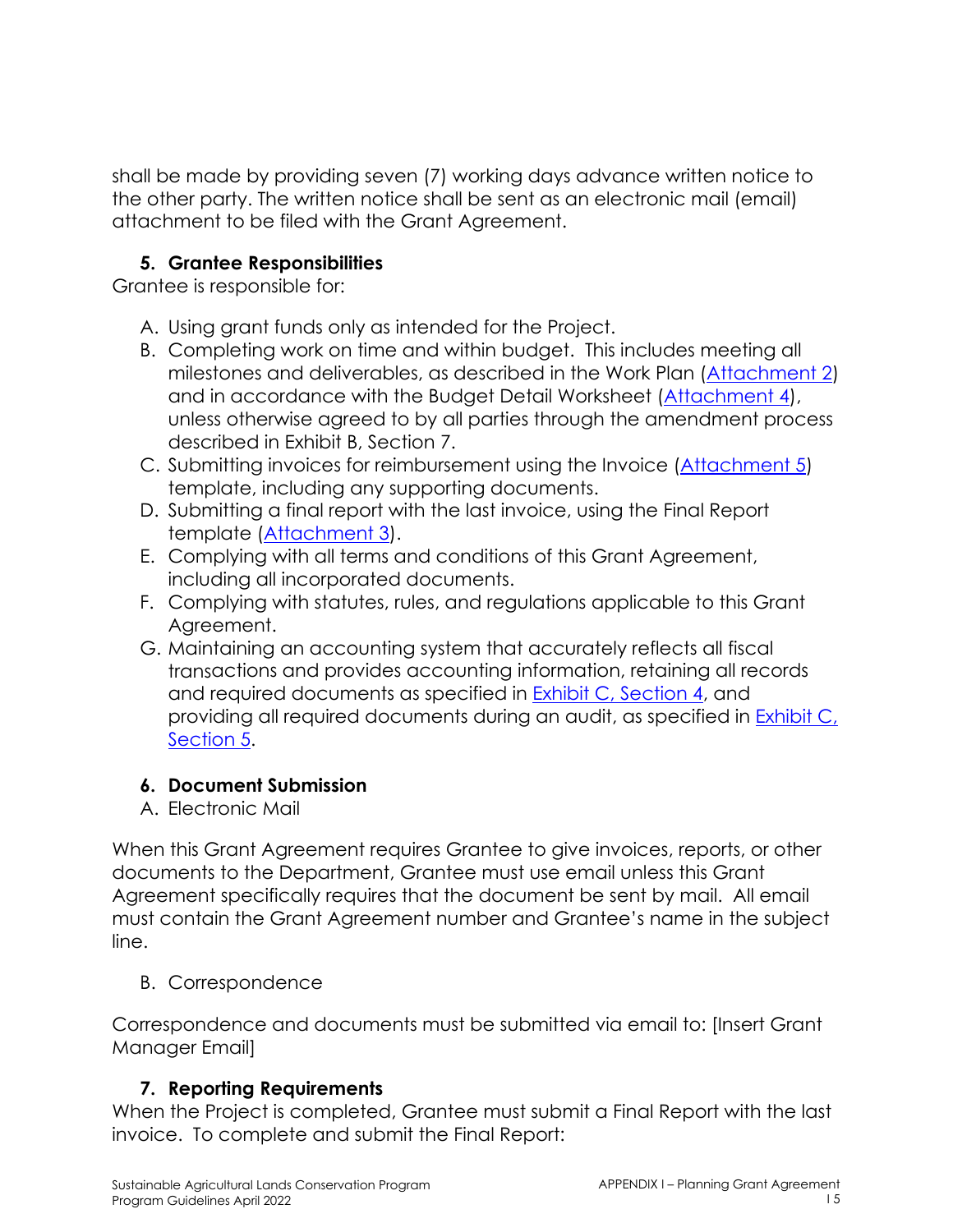- A. Submit the Final Report with the last invoice. If Grantee does not submit the Final Report with the last invoice, then the last invoice will be considered incomplete and returned following process specified in Exhibit D, Section 5.
- B. Use the Final Report Template, which is attached as Attachment 3.
- C. Make sure the Final Report is signed by the person authorized to sign on the most current Authorized Signatory Form (Attachment 1).
- D. Put enough detail in the Final Report to show that Grantee fulfilled the terms of the Grant Agreement and should be paid for completing the project.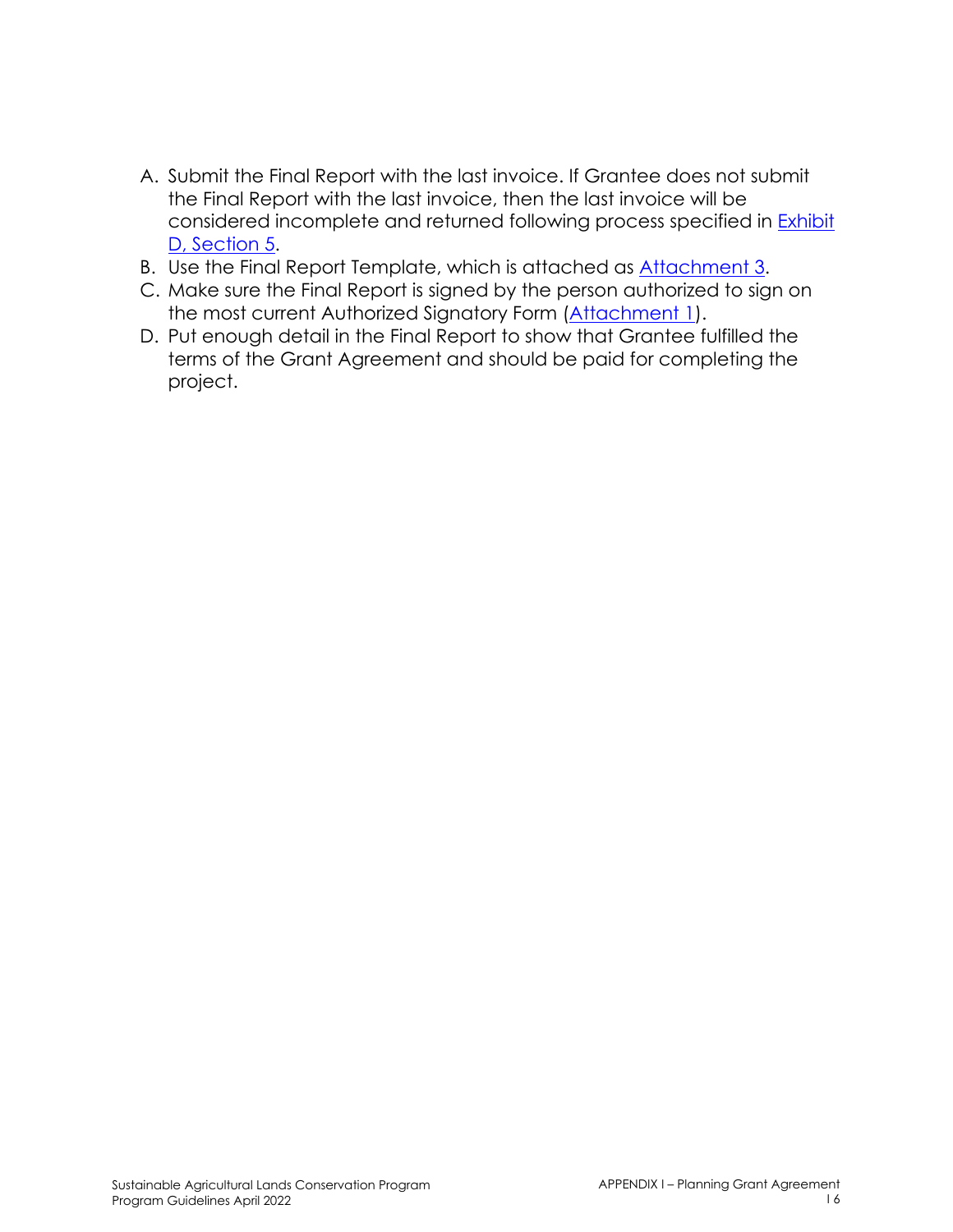#### **Attachment 1: Authorized Signatory Form**

I hereby verify that I am an authorized Grantee representative and signatory and, as such, can sign and/or delegate authorization to sign and bind Grantee as it relates to the above-referenced Grant Agreement and grant related documents.

| <b>Grantee Authorized Signatory:</b>     |                                                                                                                                                                  |
|------------------------------------------|------------------------------------------------------------------------------------------------------------------------------------------------------------------|
| Name:                                    | Title:                                                                                                                                                           |
| Signature:                               | Date:                                                                                                                                                            |
| <b>Delegated Authorized Signatories:</b> |                                                                                                                                                                  |
| Name:                                    | Title:                                                                                                                                                           |
| Signature:                               | Date:                                                                                                                                                            |
| $\Box$ Other                             | <b>Document(s) Authorized to sign:</b> $\Box$ All Grant Related Documents or $\Box$ Grant<br>Agreement □Grant Amendments □ Budget Amendments □ Reports □Invoices |
| Name:                                    | Title:                                                                                                                                                           |
| Signature:                               | Date:                                                                                                                                                            |

**Document(s) Authorized to sign:** □ All Grant Related Documents or □ Grant Agreement □Grant Amendments □ Budget Amendments □ Reports □ Invoices □ Other \_\_\_\_\_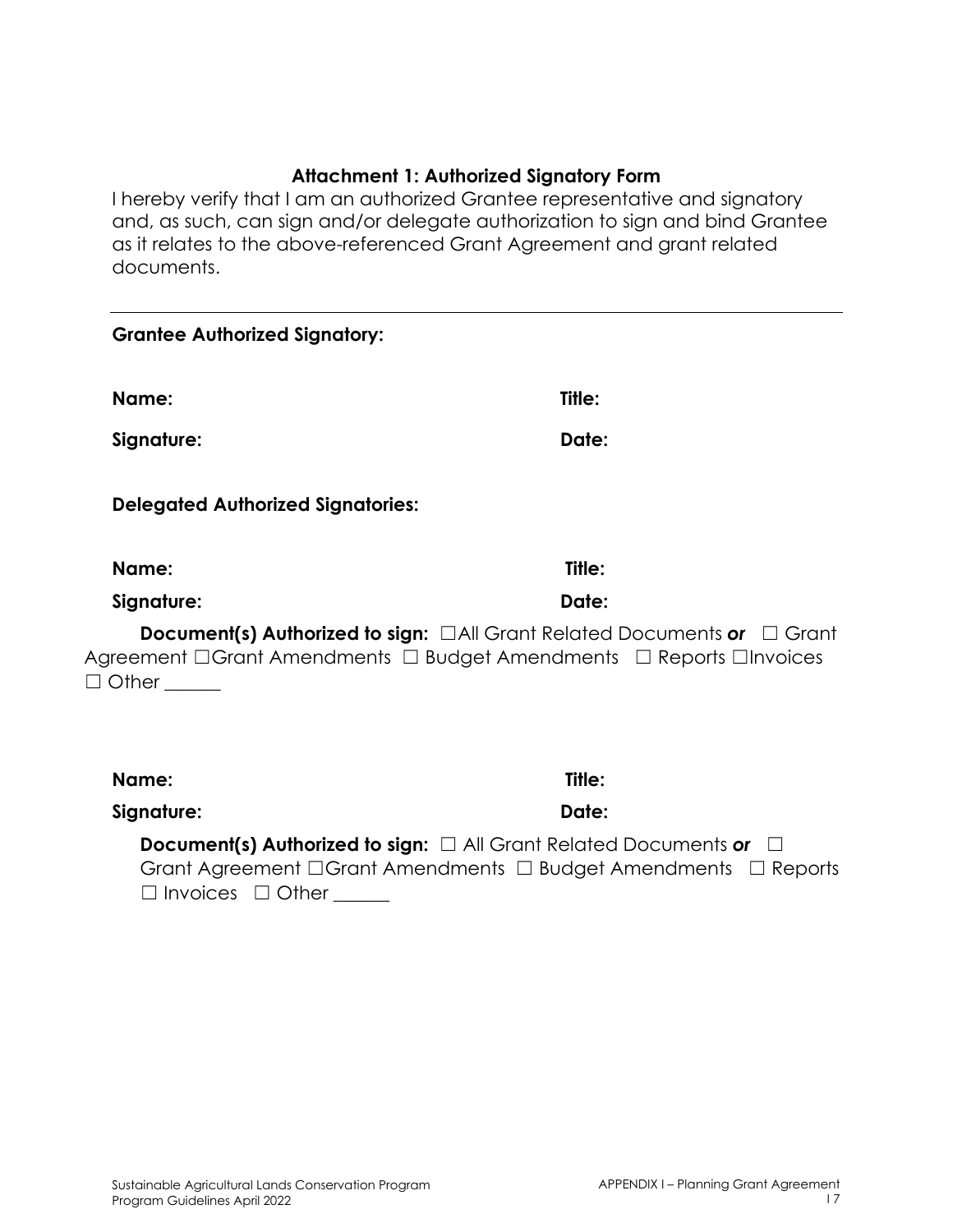#### **Attachment 2: Work Plan**

[Work plan submitted with the application, subject to any changes based on the award letter, will be inserted in the final grant agreement]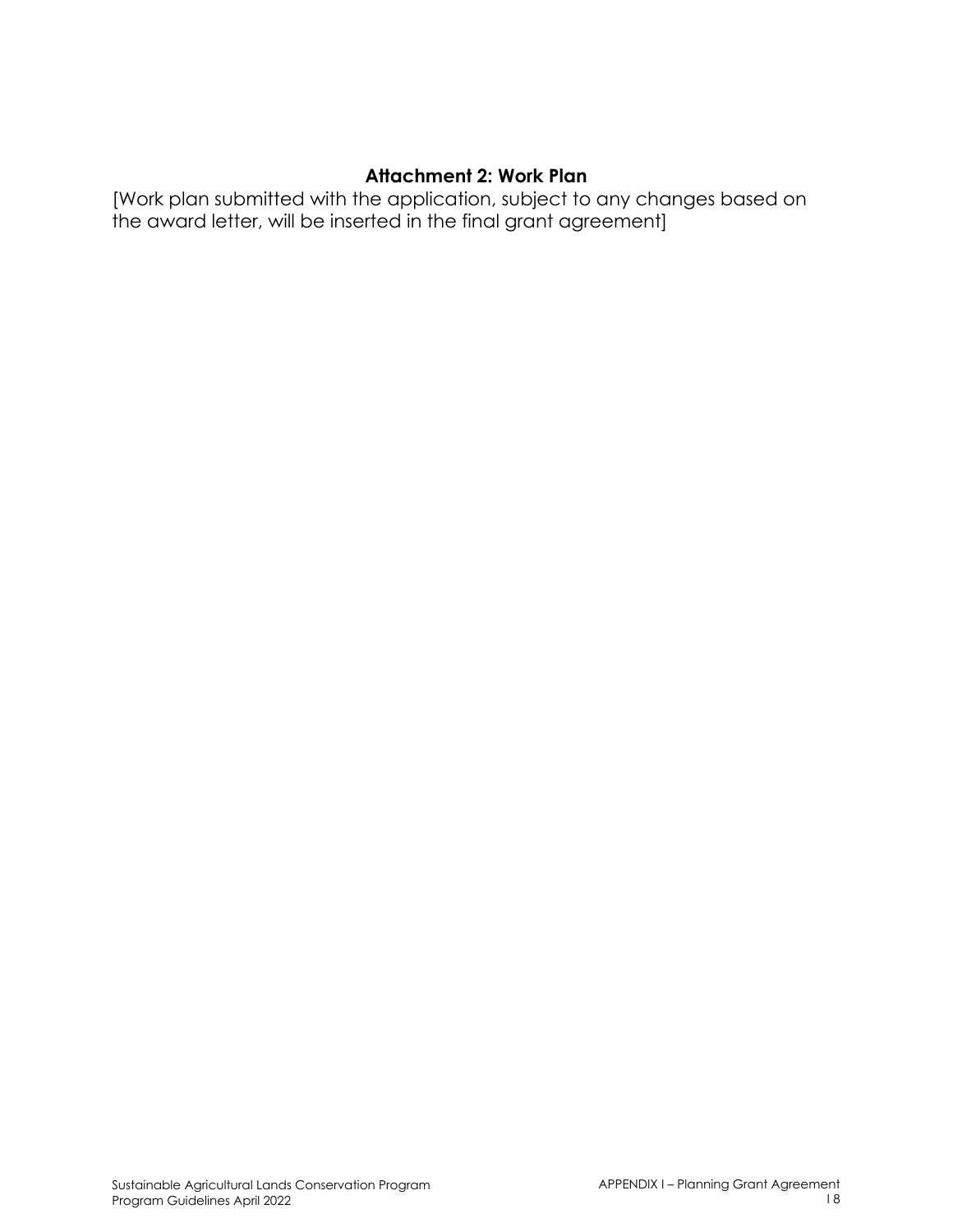### **Attachment 3: Final Report**

| <b>Final Report</b> | Date Submitted: |
|---------------------|-----------------|
| Grantee Name:       | Grant Number:   |
| Project Name:       |                 |

- 1. Based on your experiences with this grant program, please provide feedback about how the Department can improve future grant programs.
- 2. Briefly summarize the Project's results and outcomes, including how the goals and objectives were accomplished, findings or conclusions, and planned or potential future projects that may result from the Project. Include a list of other sources of funding that were secured, directly or indirectly, through this Project.
- 3. Describe and explain any differences between the planned results, as listed in the Work Plan (Attachment 2 to the Grant Agreement), and the actual results. Include a discussion of any problems, barriers, or issues that occurred during the Project, corrective actions taken, and the outcomes.
- 4. Explain any plans to continue funding for the Project, and/or to expand, modify, or replicate the Project.
- 5. Attach any relevant documents to this report. If the documents cannot be sent electronically, notify the Grant Manager.

I certify that this Final Report is accurate and that this project complies with the Agreement. I further certify that any expenditure discussed in this report is allowed under the Agreement and that all funds were expended for the purposes of this Project.

Agreement and that all funds were expended for the purposes of this Project.

| Name:      | Title: |
|------------|--------|
| Signature: | Date:  |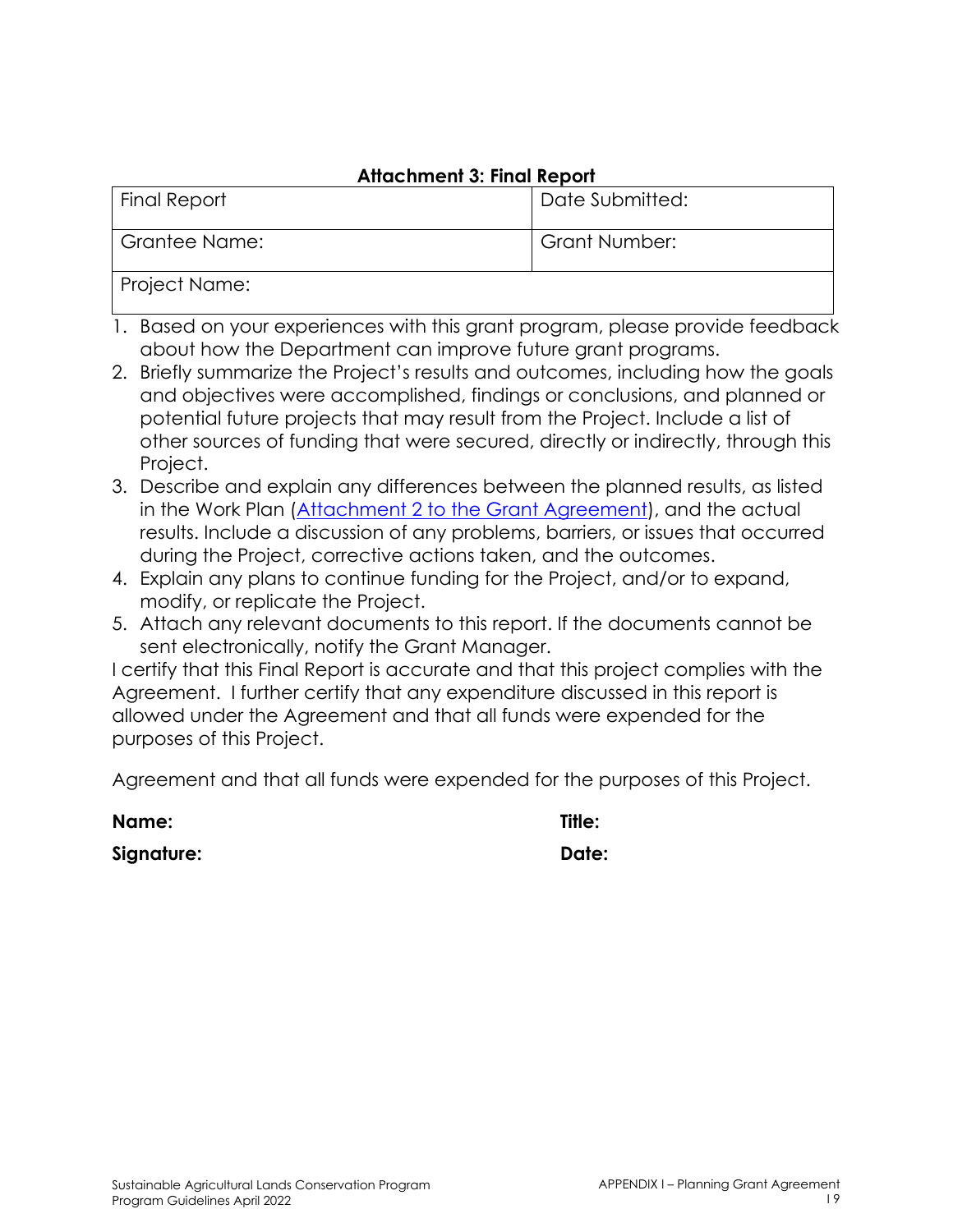## **Exhibit B, Budget Detail and Payment Provisions**

### **1. Payment**

- A. To receive payments of grant funds, Grantee must submit an invoice. Advance payments are not permitted under this Grant Agreement.
- B. Upon receipt and approval of an itemized invoice and required supporting documentation, the Department agrees to reimburse Grantee for actual expenditures for work completed, in accordance with the rates specified in the Budget Detail Worksheet (Attachment 4).
- C. The Department may withhold final payment until all terms of the Grant Agreement have been satisfied.
- D. Payment shall be made within forty-five (45) days upon receipt and approval of an invoice. Failure to comply with requirements may result in non-payment or delayed payment.
- E. For cost principles, see Exhibit B, Section 5.

## **2. How to Submit Invoices**

- A. Send the invoices to the Grant Manager by email. Include the Grant Agreement number and Grantee's name in the subject line.
- B. Send invoices regularly, to keep getting paid. Grantee shall submit invoices no more frequently than monthly, in arrears, to the Grant Manager.
- C. A request for payment shall consist of:
- D. The Invoice (Attachment 5) on official letterhead and signed by the Authorized Signatory, or authorized designee on file with the Department (Exhibit A, Section 3), certifying the expenditures are for actual expenses for the tasks performed under this Grant Agreement.
- E. Each cost category and task must correspond to a cost category and task identified in the Budget Detail Worksheet (Attachment 4).
- F. Supporting documentation for reimbursement of funds.
- G. Supporting documentation (e.g., timesheets, activity logs, cancelled checks) for matching funds does not need to be submitted to the Department but should be retained by Grantee in the event of an audit (Exhibit C, Section 5).
- H. At any time, the Department may request hard copies of invoices, reports, supporting documentation, and evidence of progress.

## **3. Invoice Dispute**

In the event of an invoice dispute, see **Exhibit D**, Section 5.

## **4. Budget Contingency Clause**

A. If the Budget Act of the current year and/or any subsequent years covered under this Grant Agreement does not appropriate sufficient funds for the program, this Grant Agreement shall have no further force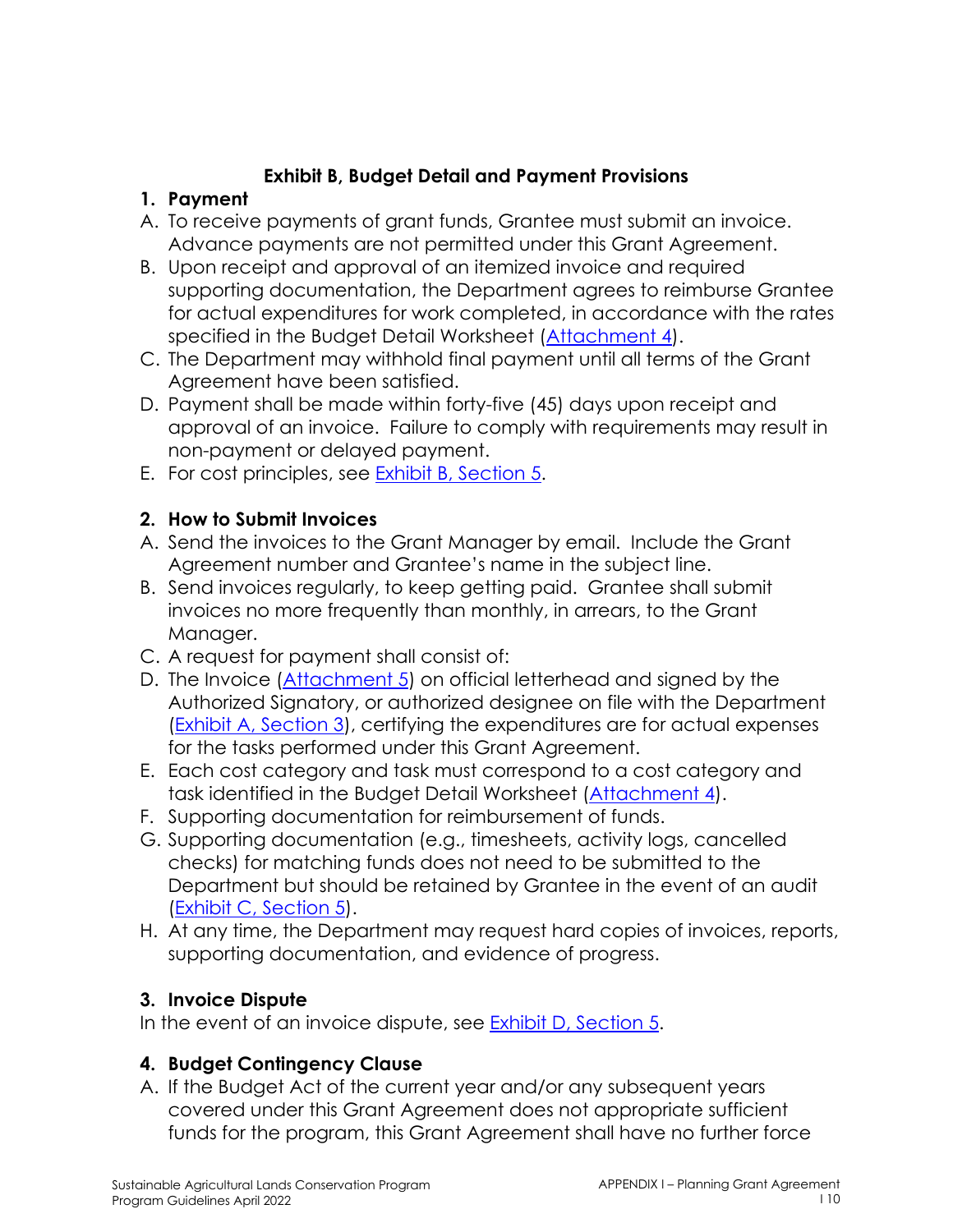nor effect. In this event, the Department shall have no liability to pay any funds whatsoever to Grantee or to furnish any other considerations under this Grant Agreement, and Grantee shall not be obligated to perform any provisions of this Grant Agreement.

B. If funding for any fiscal year is reduced or deleted by the Budget Act for purposes of this program, the Department shall have the option to either cancel this Grant Agreement with no liability occurring to the Department or offer an amendment to reflect the reduced amount.

## **5. Cost Principles**

- A. All costs to be reimbursed must be consistent with the Guidelines (Exhibit  $E$ ).
- B. All costs to be reimbursed must be reasonable, as defined in the Guidelines (Exhibit F).

### **6. Travel Reimbursement**

A. Travel may not be reimbursed in accordance with the Guidelines.

## **7. Budget Modifications**

- A. Grantee must keep the Budget Detail Worksheet up to date.
- B. Changes up to twenty percent (20%) between tasks shall be made by providing written notice with or before submission of an invoice. If submitted before the invoice, the written notice shall be sent as an electronic mail (email) attachment to be filed with the Grant Agreement.
- C. Changes of more than twenty percent (20%) between tasks shall follow the amendment process, specified in **Exhibit B**, Section 8.

### **8. Amendments**

- A. This section applies to any changes to this Grant Agreement, excluding the following:
	- i. Changes to the Authorized Signatory Form (Attachment 1). For changes to the Authorized Signatory Form see Exhibit A, Section 3.
	- ii. Changes to project representatives, see Exhibit A, Section 4.
	- iii. Changes to the Budget Detail Worksheet of up to twenty percent (20%) between tasks, see Exhibit B, Section 7.
- B. Except as otherwise specified, Grantee must request and obtain prior written approval before any change (amendment) to this Grant Agreement is valid.
- C. Request for amendments must:
	- i. Be prepared, in writing, on official letterhead and signed by the Authorized Signatory or designee on file with the Department.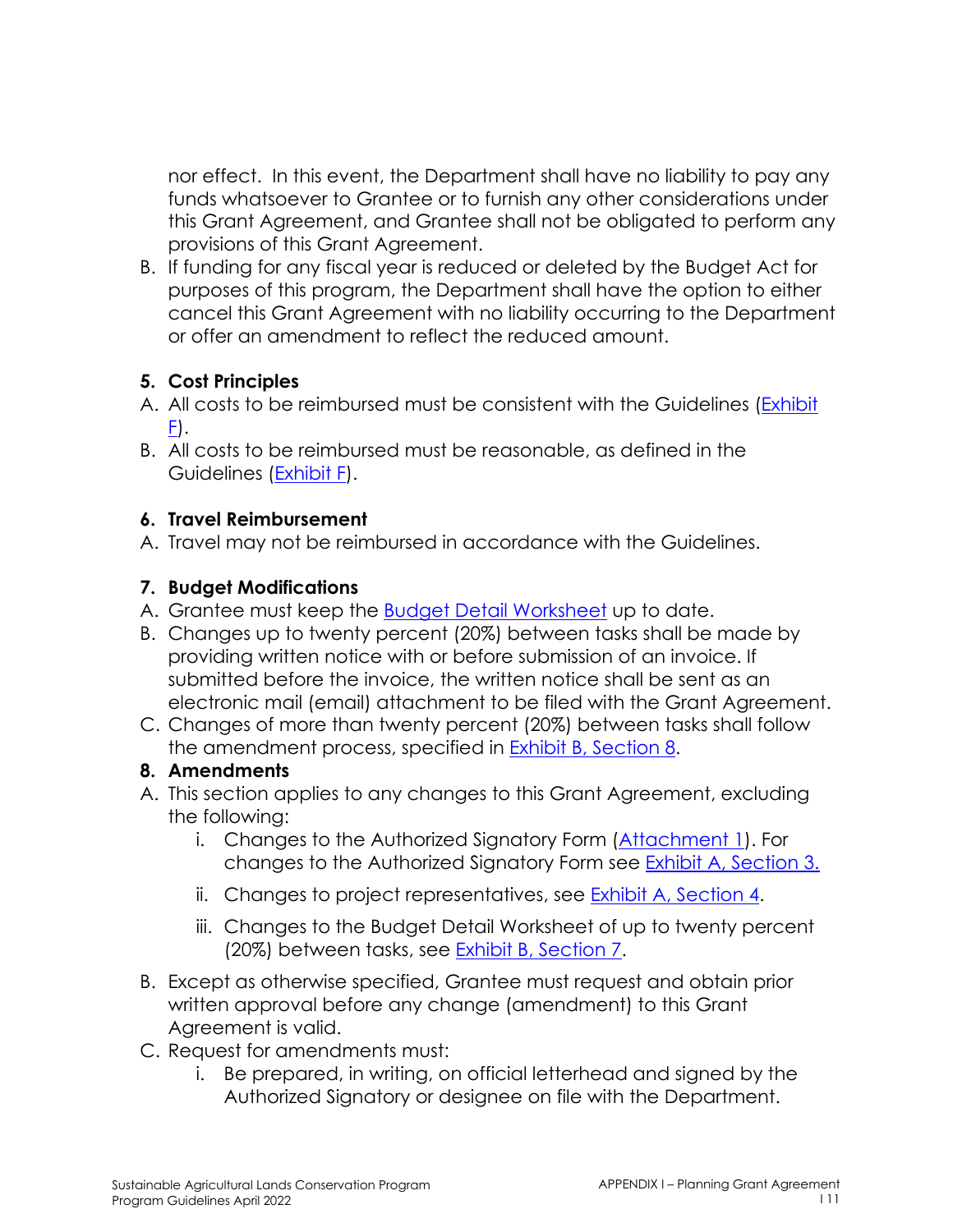- ii. Be submitted to the Grant Manager at least two (2) months prior to when the amendment is needed.
- iii. Include the Grant Agreement number, a detailed explanation of the proposed amendment, reason for the amendment, and the effect of not approving the request.
- iv. Include a copy of the document(s) requested for amendment that shows the requested changes.
- D. The Grant Manager will respond in writing within fifteen (15) working days from receipt of request to approve or deny the request for amendment, including the reason for the decision.
- E. The Grant Manager will process amendments within thirty (30) days of the approval date. The amendment will not be in effect until both parties have signed the Grant Agreement amendment.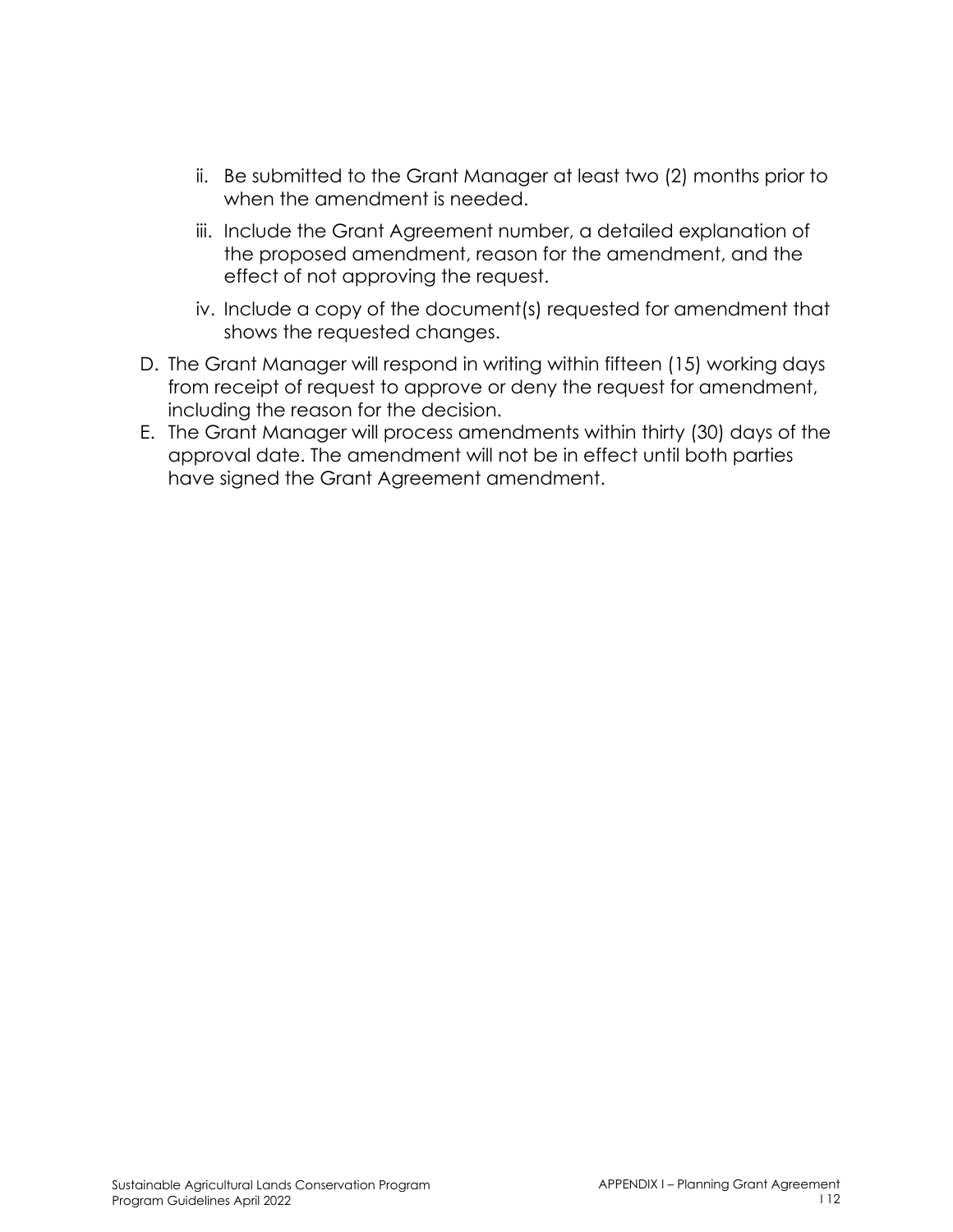### **Attachment 4, Budget Detail Worksheet**

[Budget detail worksheet submitted with the application, subject to any changes based on the award letter, will be inserted in the final grant agreement]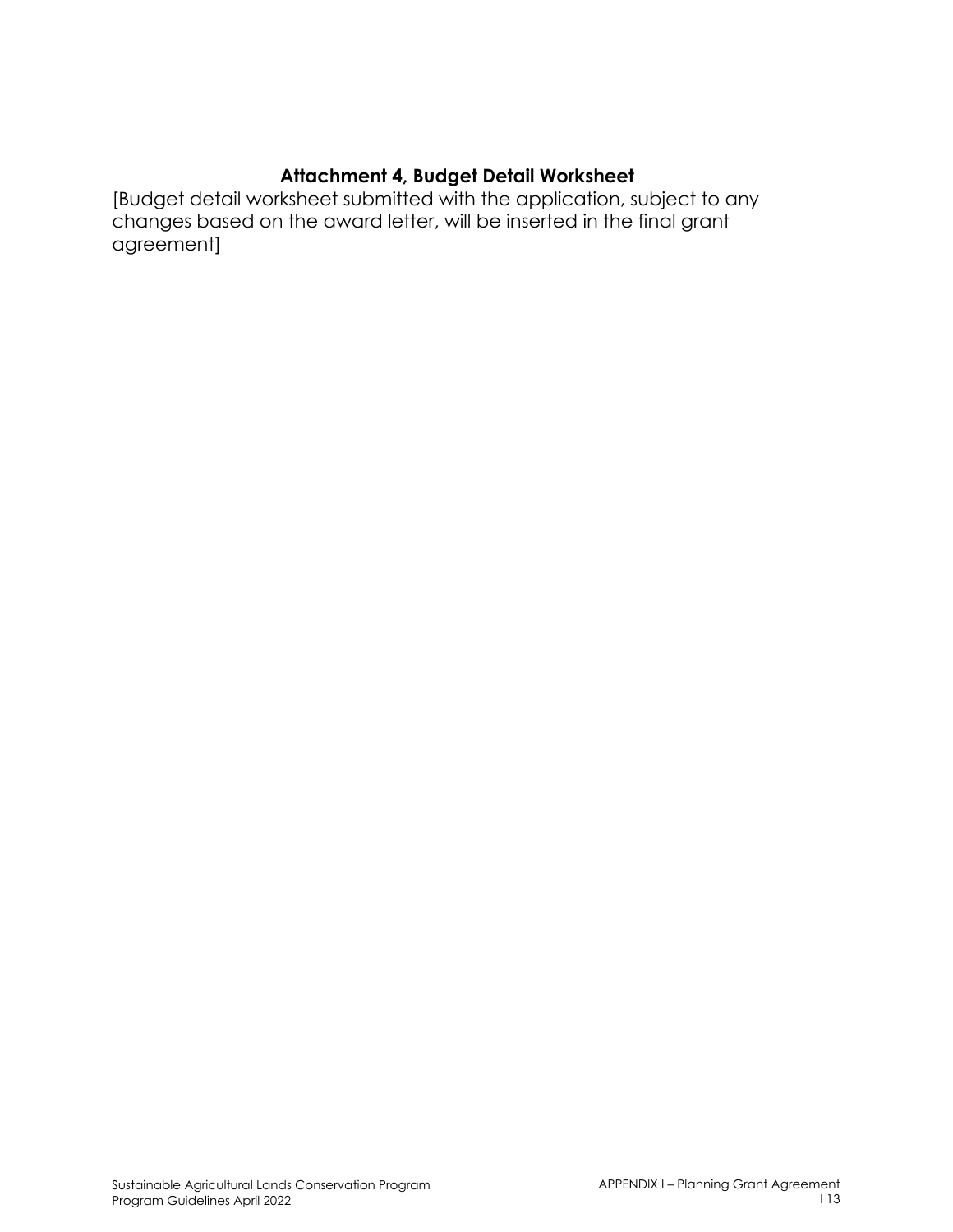### **Attachment 5, Invoice**

Department of Conservation **Department** of Conservation

Division of Land Resource Protection

Email required invoice documents to: Grant Manager

Invoice Number:

Grantee Name: Grant Number:

Project Name:

Invoice Period From: To:

| <b>Cost Category</b>   | Task #1 | Task #2 | Task #3 | Task #4 | <b>Total</b> |
|------------------------|---------|---------|---------|---------|--------------|
| Staff                  |         |         |         |         |              |
| <b>Current Total</b>   |         |         |         |         |              |
| Cumulative<br>Total    |         |         |         |         |              |
| <b>Allocated Total</b> |         |         |         |         |              |

| <b>Cost Category</b>               | <b>Total</b> |
|------------------------------------|--------------|
| Administration (not to exceed 20%) |              |
| <b>Travel</b>                      |              |
| Cumulative Total                   |              |
| <b>Allocated Total</b>             |              |

| <b>Work Plan Task</b><br># | <b>Description of Work Completed</b> |
|----------------------------|--------------------------------------|
|                            |                                      |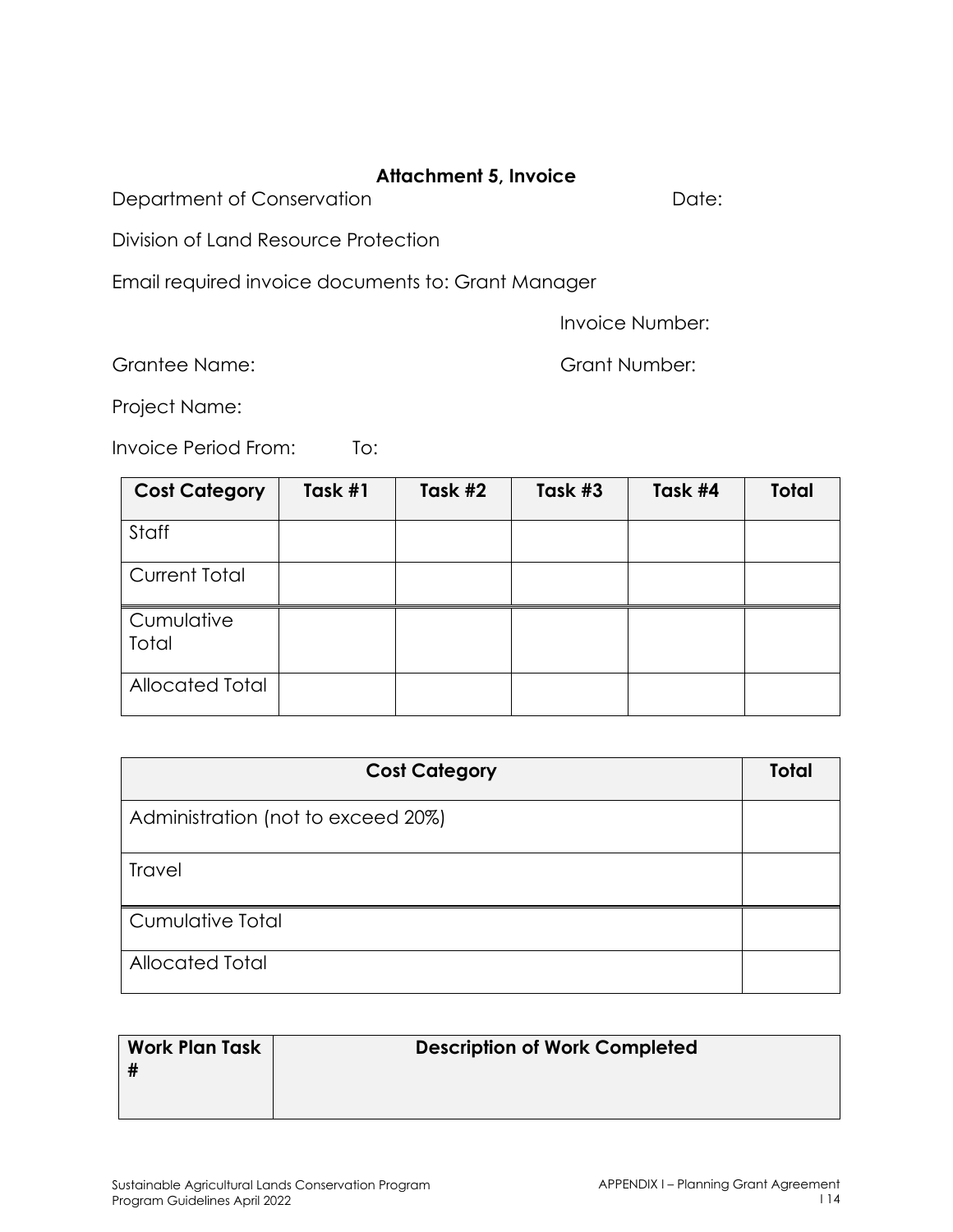| Please refer to specific deliverables in the Budget and Work<br>Plan. |
|-----------------------------------------------------------------------|
|                                                                       |
|                                                                       |
|                                                                       |
|                                                                       |

| <b>Status Update</b>       |                                |                        |                                                |
|----------------------------|--------------------------------|------------------------|------------------------------------------------|
| <b>Work Plan</b><br>Task # | On<br><b>Schedule</b><br>(Y/N) | Within Budget<br>(Y/N) | <b>Corrective Plan or Action, if</b><br>needed |
|                            |                                |                        |                                                |
|                            |                                |                        |                                                |
|                            |                                |                        |                                                |

**CERTIFICATION**: By my signature below, I certify that I have full authority to execute this payment request on behalf of Grantee. I declare under penalty of perjury, under the laws of the State of California, that this invoice for reimbursement, and any accompanying supporting documents, are true and correct to the best of my knowledge, an all disbursements have been made for the purposes and conditions as outlined in the Grant Agreement.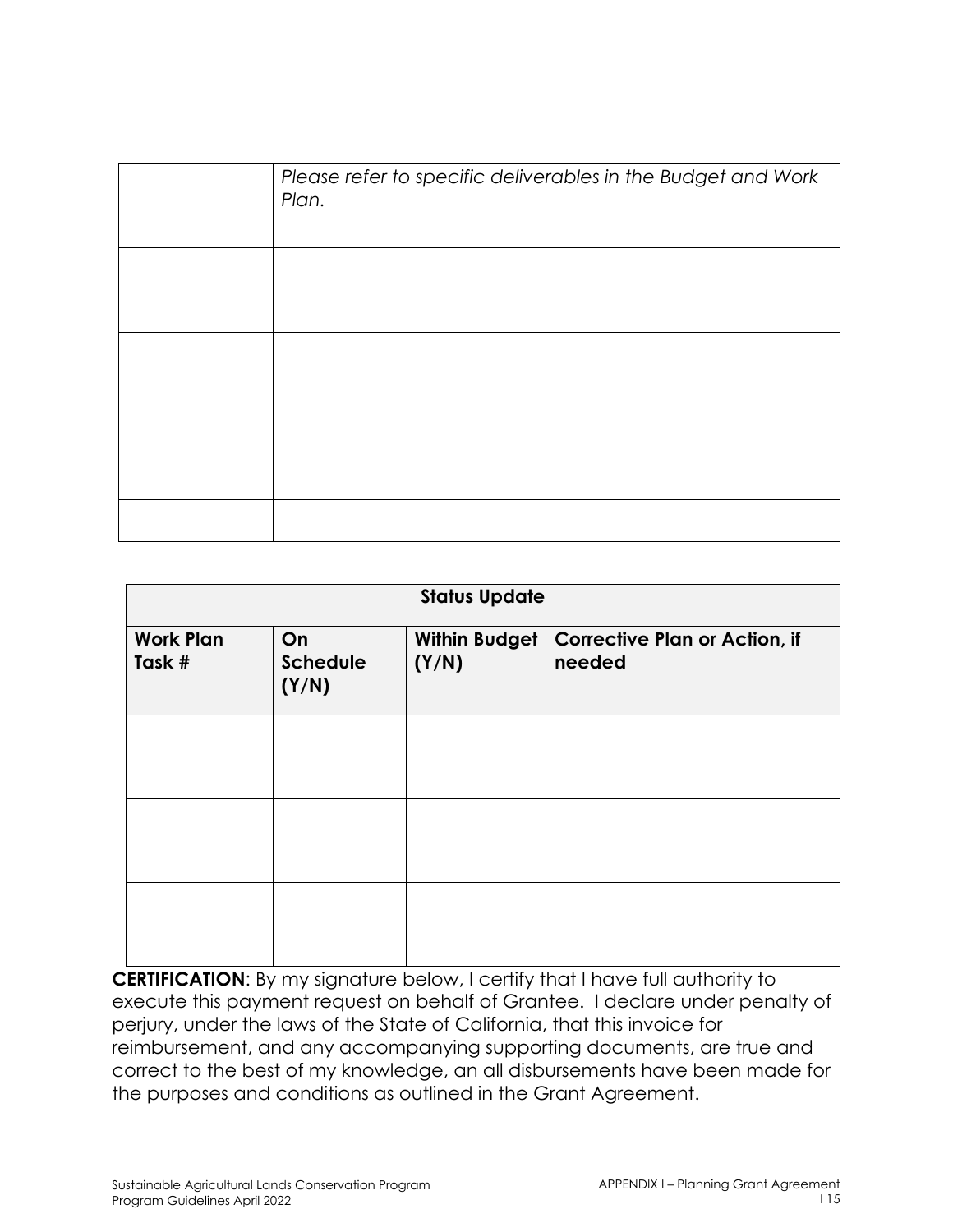Name:

| <b>Print Name:</b> | Print Title: |       |
|--------------------|--------------|-------|
| Signature:         |              | Date: |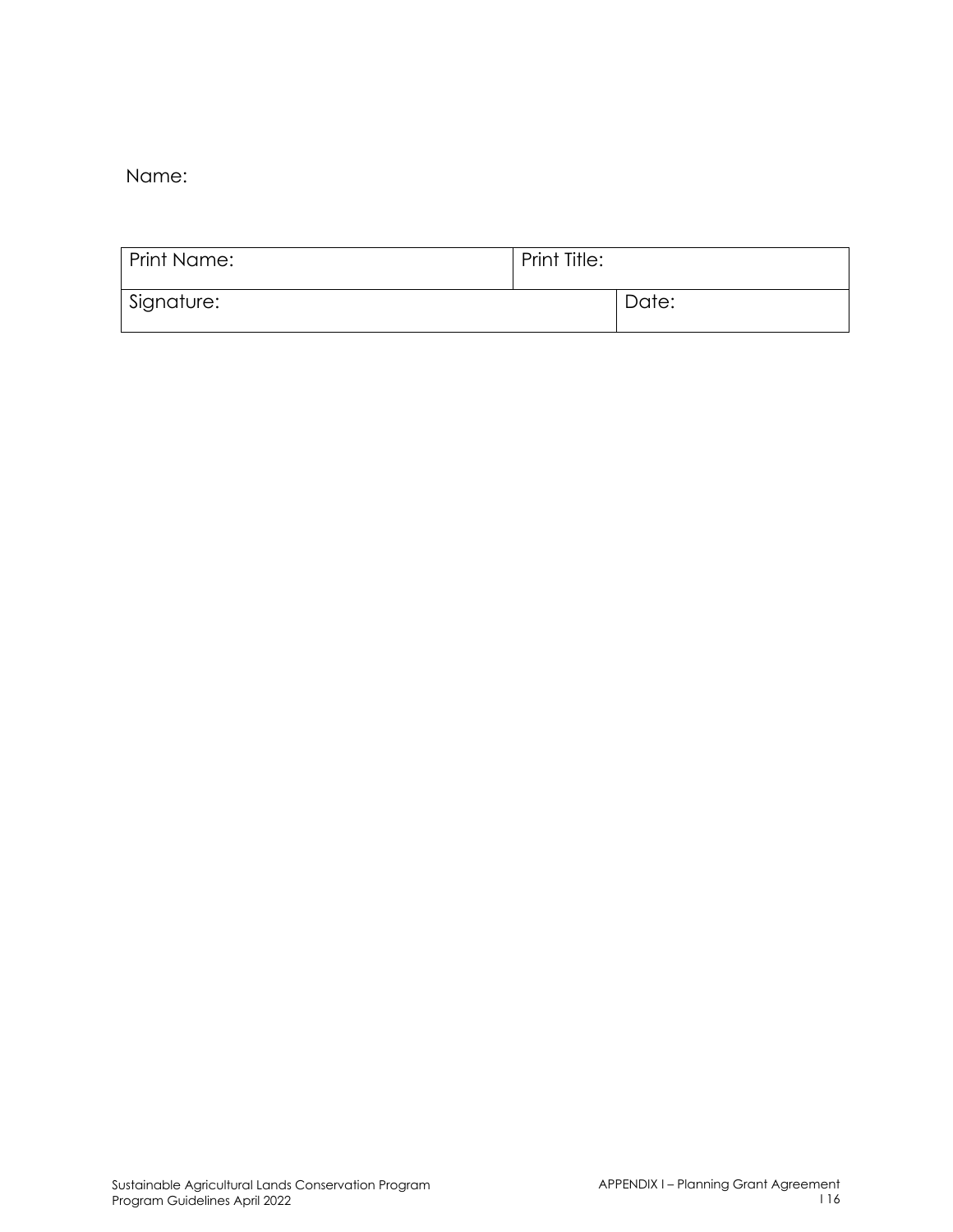|                                                                                                                           | <b>INVOICE DATE</b>                                       |  |
|---------------------------------------------------------------------------------------------------------------------------|-----------------------------------------------------------|--|
| <b>GRANTEE</b><br><b>ADDRESS</b>                                                                                          | <b>INVOICE NUMBER</b>                                     |  |
|                                                                                                                           | <b>INVOICE AMOUNT</b>                                     |  |
|                                                                                                                           | s<br>DATE INVOICE RECEIVED                                |  |
|                                                                                                                           | <b>GRANT AGREEMENT NUMBER</b>                             |  |
| The invoice referenced above is disputed for the following reasons:                                                       |                                                           |  |
| Request reimbursement for expenses not in the Budget Detail                                                               | Invoiced for indirect cost reimbursement                  |  |
| Invoiced for incidental costs or travel costs outside of CA                                                               | Work performed prior to the Grant start or end date       |  |
| Insufficient evidence of progress made or task completion                                                                 | Invoice submitted without using required templates        |  |
| Insufficient supporting document for reimbursement                                                                        | Progress Report or Final Report not included with invoice |  |
| Invoice not submitted by 5:00 p.m. on the required due date                                                               | Request reimbursement through another funding source      |  |
| Other not listed above:                                                                                                   |                                                           |  |
| Comments:                                                                                                                 |                                                           |  |
| THIS NOTIFICATION IS A FOLLOW UP TO A PHONE CONVERSATION WITH THE GRANTEE OR DESIGNEE WHOSE NAME APPEARS<br><b>BELOW.</b> |                                                           |  |
| <b>NAME</b>                                                                                                               | DATE OF CONVERSATION                                      |  |
| IF YOU HAVE ANY QUESTIONS REGARDING THIS DISPUTE, CONTACT:                                                                |                                                           |  |
| <b>NAME</b>                                                                                                               | TELEPHONE NUMBER (include Area Code)                      |  |
|                                                                                                                           | <b>STATE OF CALIFORNIA USE ONLY</b>                       |  |

## **Attachment 6, Invoice Dispute Notification**

RETURN A COPY OF THIS NOTIFICATOIN WITH THE **INITIALS** DATE DISPUTE RESOLVED **CORRECTED INVOICE TO: RESOLUTION**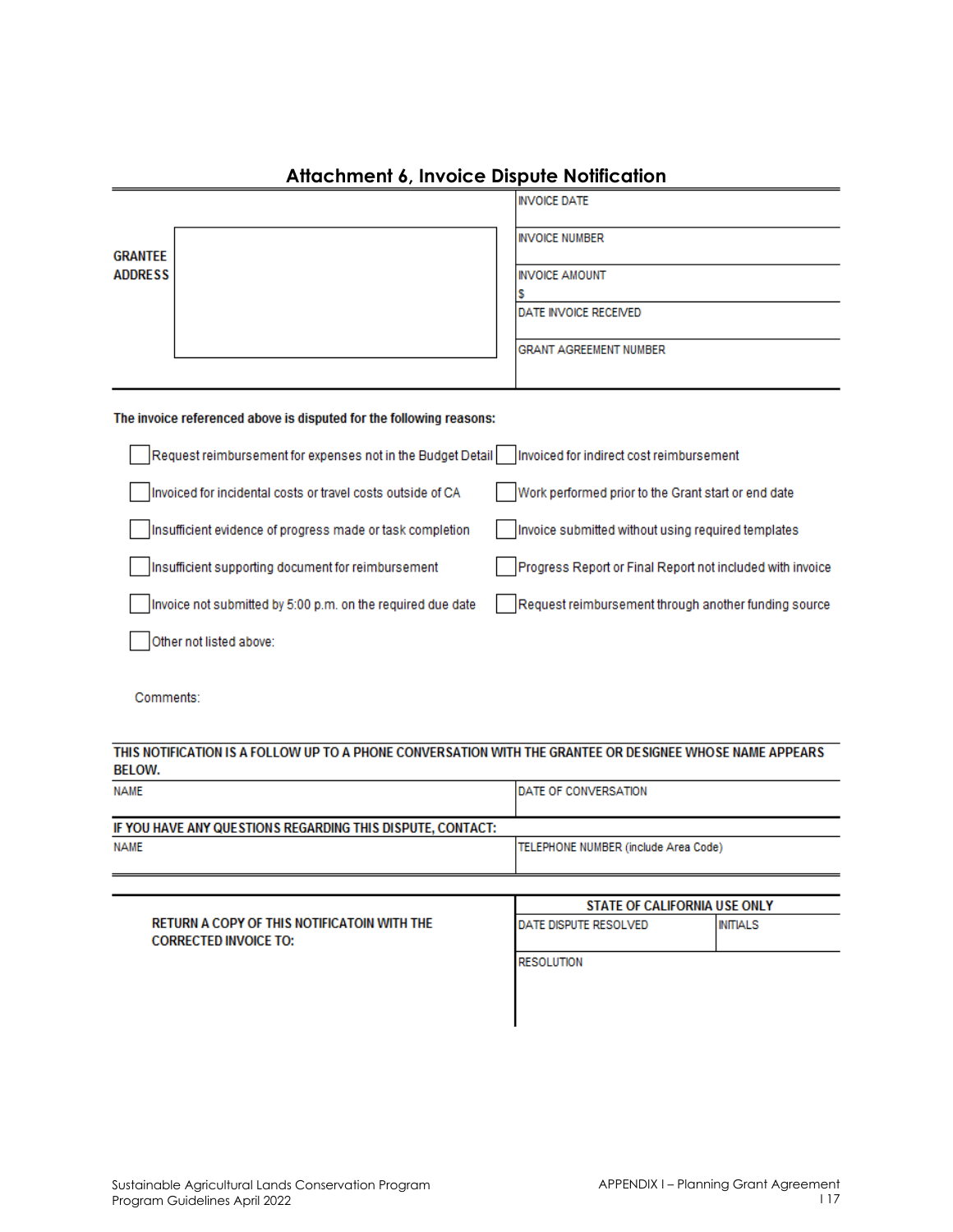## **Exhibit C, General Terms and Conditions**

## **1. Approval**

This Grant Agreement is of no force or effect until signed by both parties. Grantee may not commence performance until such approval has been obtained.

## **2. Amendment**

No change to this Grant Agreement shall be valid unless made in accordance with Exhibit A, Section 3 or 4, or Exhibit B, Section 7. No oral understanding or change not incorporated in this Grant Agreement is binding on any of the parties.

## **3. Assignment**

This Grant Agreement is not assignable by Grantee, either in whole or in part, without the consent of the Department in the form of an amendment.

## **4. Records Retention**

- A. Grantee shall establish an official file containing adequate documentation of all actions taken with respect to the Project, including copies of the Grant Agreement, changes, amendments, letters, email correspondence, financial records, and required reports for a minimum of four (4) years following the final payment of funds or until completion of any action and resolution of all issues which may arise as a result of an audit, whichever is later.
- B. Grantee shall adequately protect all records, physical and electronic, from loss, damage, or destruction during the four (4) year retention period.
- **5. Audit**
- A. Grant funded projects are subject to audit by the State of California during the grant term and for up to four years following the termination of the grant agreement. Grantee agrees that the Department, Department of Finance, Bureau of State Audits, or their designated representative shall have the right to review and to copy any records and supporting documentation pertaining to the performance of this Grant Agreement. The audit may consist of examining and auditing pertinent books, documents, papers, and records including financial transactions and supporting documents, general accounting systems, internal controls, management practices, policies, and procedures pertaining to the performance of this Grant Agreement.
- B. At any time, the Department, Department of Finance, Bureau of State Audits, or their designated representative may request to review Grantee's records to ensure proper grant management. Grantee shall be given advance notice when the grant-funded Project is selected for an audit or review by the Department, Department of Finance, Bureau of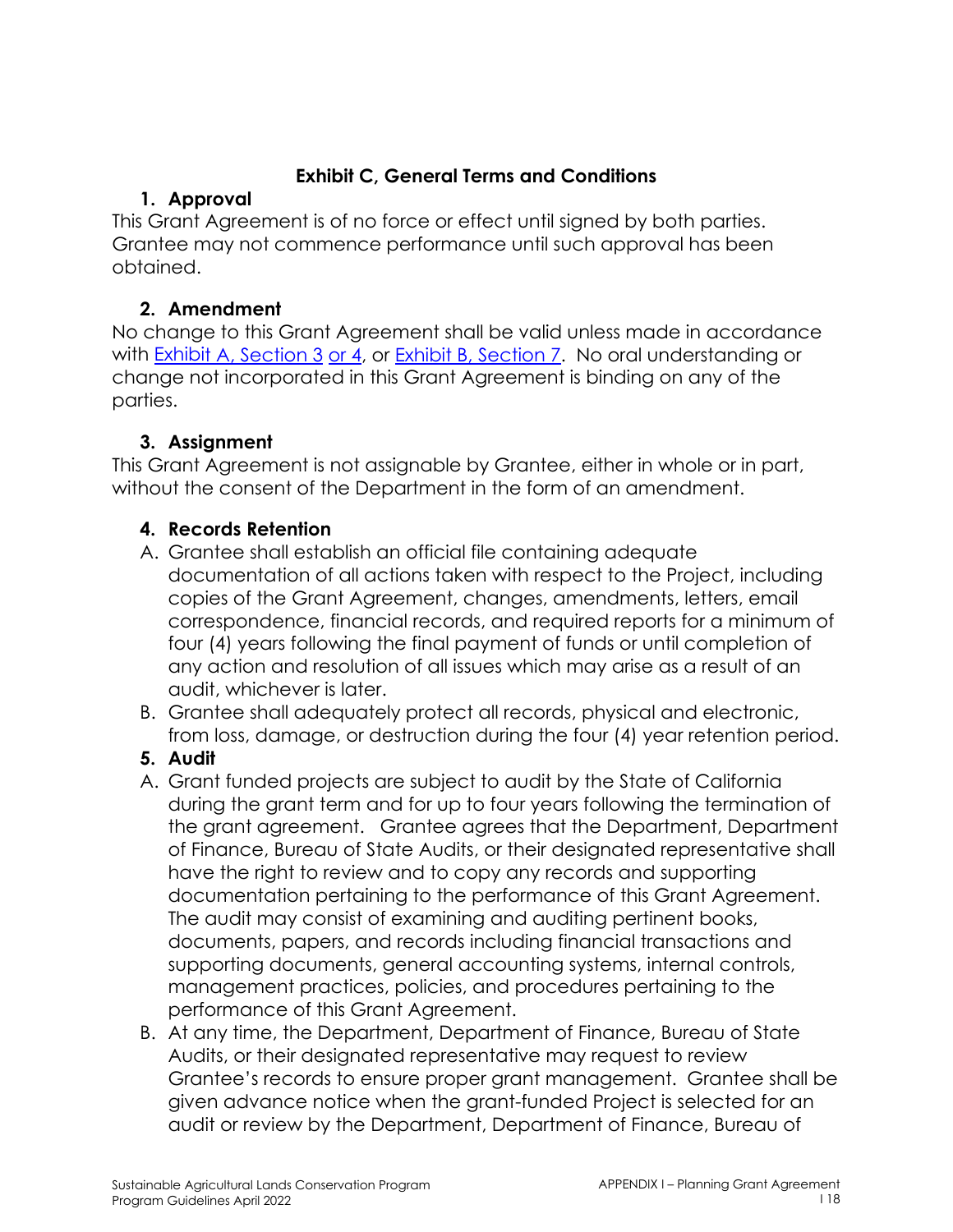State Audits, or their designated representative. Grantee agrees to allow the auditor(s) access to such records during normal business hours, excluding State of California holidays, and to allow interviews of any employees who might reasonably have information related to such records. Further, Grantee agrees to include a similar right of the Department to audit records and interview staff in any subcontract related to performance of this Grant Agreement in accordance with Government Code section 8546.7. Grantee shall comply with the above and be aware of the penalties for violations of fraud and for obstruction of investigation as set forth in Public Contract Code section 10115.10.

#### **6. Indemnification**

Grantee agrees to indemnify, defend, and hold harmless the State of California, its officers, agents, and employees from any and all claims and losses accruing or resulting to any and all Grantees, partners, subcontractors, suppliers, laborers, and any other person, firm, or corporation furnishing or supplying work services, materials, or supplies in connection with the performance of this Grant Agreement, and from any and all claims and losses accruing or resulting to any person, firm, or corporation who may be injured or damaged by Grantee in the performance of this Grant Agreement.

#### **7. Disputes**

Grantee shall continue with the responsibilities under this Grant Agreement during any dispute.

#### **8. Independent Grantee**

Grantee, and the agents and employees of Grantee, in the performance of this Grant Agreement, shall act in an independent capacity and not as officers, employees, or agents of the Department.

### **9. Non-Discrimination Clause**

During the performance of this Grant Agreement, Grantee and its subcontractors shall not unlawfully discriminate, harass, or allow harassment against any employee or applicant for employment because of race, color, ancestry, national origin, religion, creed, age (over 40), mental disability, physical disability, sex, gender (including pregnancy, childbirth, breastfeeding, or related medical conditions), sexual orientation, gender identity, gender expression, medical condition, genetic information, marital status, and military and veteran status. Grantee and subcontractors shall ensure that the evaluation and treatment of their employees and applicants for employment are free from such discrimination and harassment. Grantee and subcontractors shall comply with the provisions of the Fair Employment and Housing Act (Gov. Code §12990 (a-f) et seq.) and the applicable regulations promulgated thereunder (California Code of Regulations, Title 2, Section 7285 et seq.). The applicable regulations of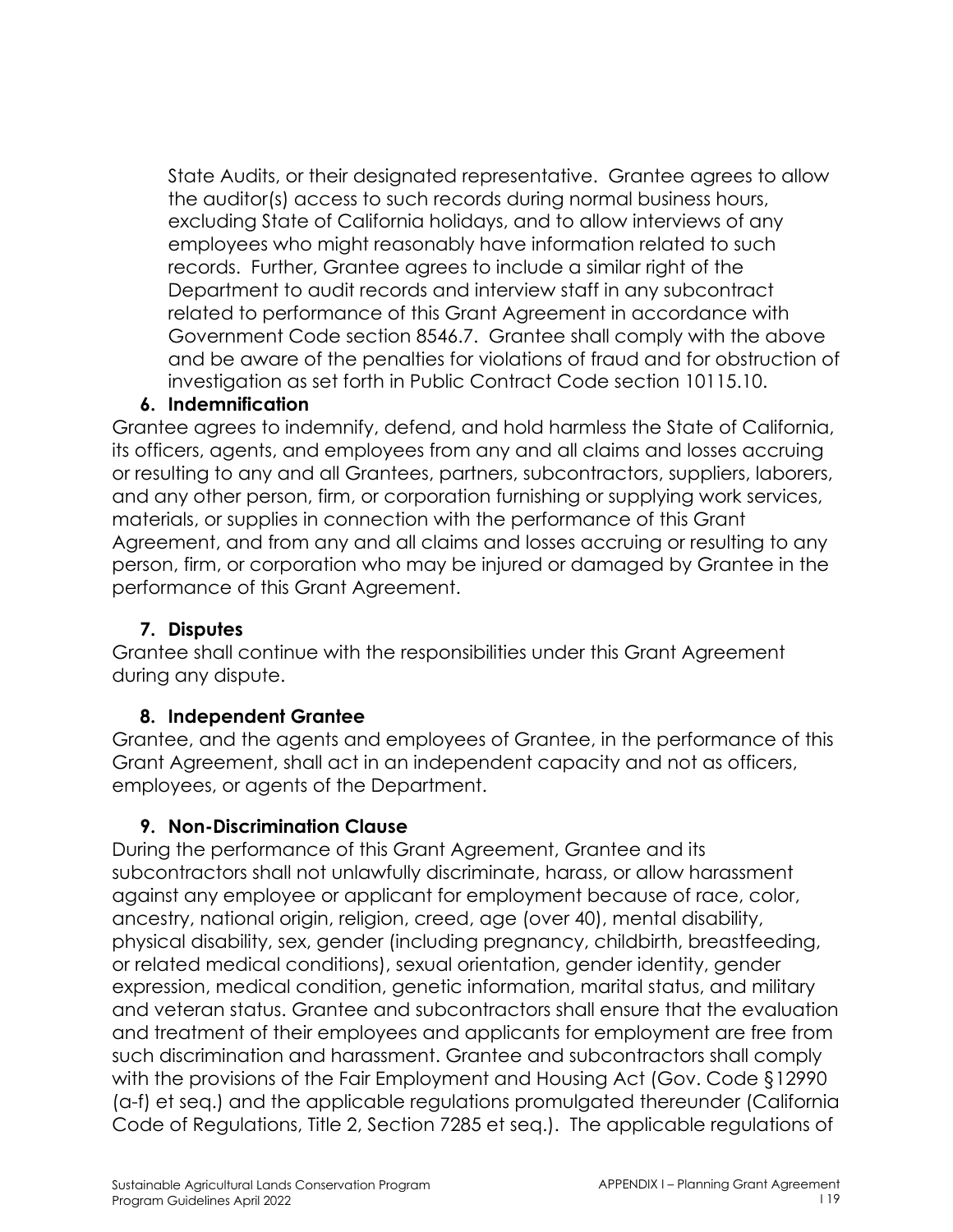the Fair Employment and Housing Commission implementing Government Code Section 12990 (a-f), set forth in Chapter 5 of Division 4 of Title 2 of the California Code of Regulations, are incorporated into this Grant Agreement by reference and made a part hereof as if set forth in full. Grantee and its subcontractors shall give written notice of their obligations under this clause to labor organizations with which they have a collective bargaining or other Grant Agreement.

Grantee shall include the nondiscrimination and compliance provisions of this clause in all subcontracts to perform work under this Grant Agreement.

#### **10.Timeliness**

Time is of the essence in this Grant Agreement. The Department and Grantee will work collaboratively to ensure this Grant Agreement is administered in a timely fashion.

### **11.Governing Law**

This Grant Agreement is governed by and shall be interpreted in accordance with the laws of the State of California.

### **12.Unenforceable Provision**

If any provision of this Grant Agreement is unenforceable or held to be unenforceable, then the parties agree that all other provisions of this Grant Agreement have force and effect and shall not be affected thereby.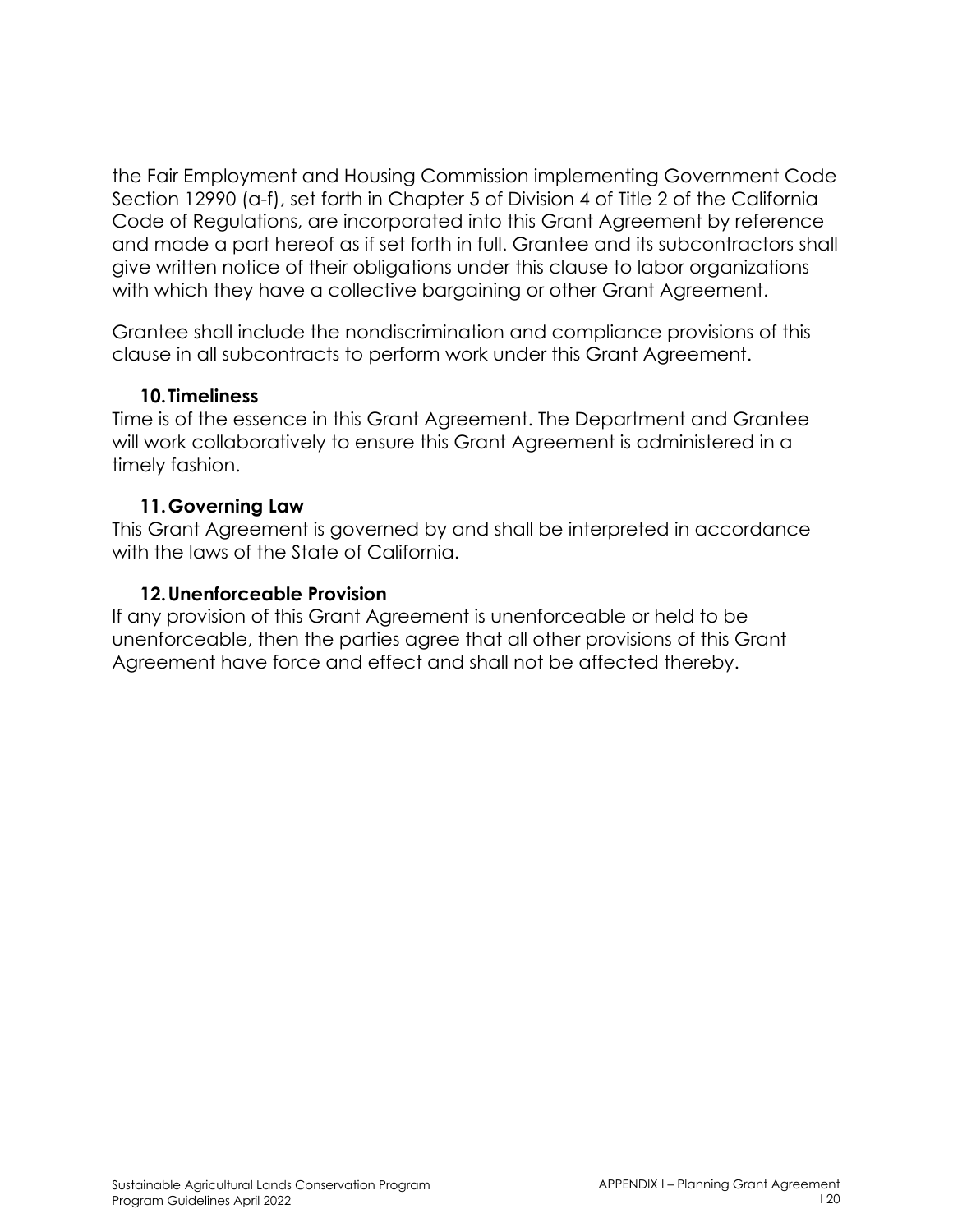#### **Exhibit D, Special Terms and Conditions 1. Compliance with Laws and Regulations**

By signing this Grant Agreement, Grantee certifies that it shall comply fully with all applicable federal, state, and local laws, ordinances, regulations, and permits and shall secure any new permits required by authorities having jurisdiction over the Project(s) and maintain all presently required permits. Grantee shall ensure that any applicable requirements of the California Environmental Quality Act are met in order to carry out the terms of this Grant Agreement.

### **2. Subcontractors**

The Department's contractual relationship is with Grantee, and not any of its subcontractors. Grantee is entitled to make use of its own staff and subcontractors, as identified in the Budget Detail Worksheet (Attachment 4), and will comply with its own competitive bidding and sole sourcing requirements for subcontracts that arise out of or in connection with this Grant Agreement. Grantee shall manage, monitor, and accept responsibility for the performance of its own staff and subcontractors, and will conduct Project activities and services consistent with professional standards for the industry and type of work being performed under this Grant Agreement.

Nothing contained in this Grant Agreement or otherwise, shall create any contractual relation between the Department and any subcontractors, and no subcontract shall relieve Grantee of its responsibilities and obligations hereunder. Grantee agrees to be as fully responsible to the Department for the acts and omissions of its subcontractors and of persons either directly or indirectly employed by any of them as it is for the acts and omissions of persons directly employed by Grantee. Grantee's obligation to pay its subcontractors is an independent obligation from the Department's obligation to make payments to Grantee. As a result, the Department shall have no obligation to pay or to enforce the payment of any moneys to any subcontractor.

### **3. No Third-Party Beneficiaries**

This Grant Agreement is not intended for the benefit of any person or entity other than the parties, and no one other than the parties themselves may enforce any of the rights or obligations created by this Grant Agreement.

### **4. Project Monitoring and Oversight**

Project monitoring and oversight is essential to ensure the Project stays within scope and is completed on schedule and within budget in accordance with this Grant Agreement.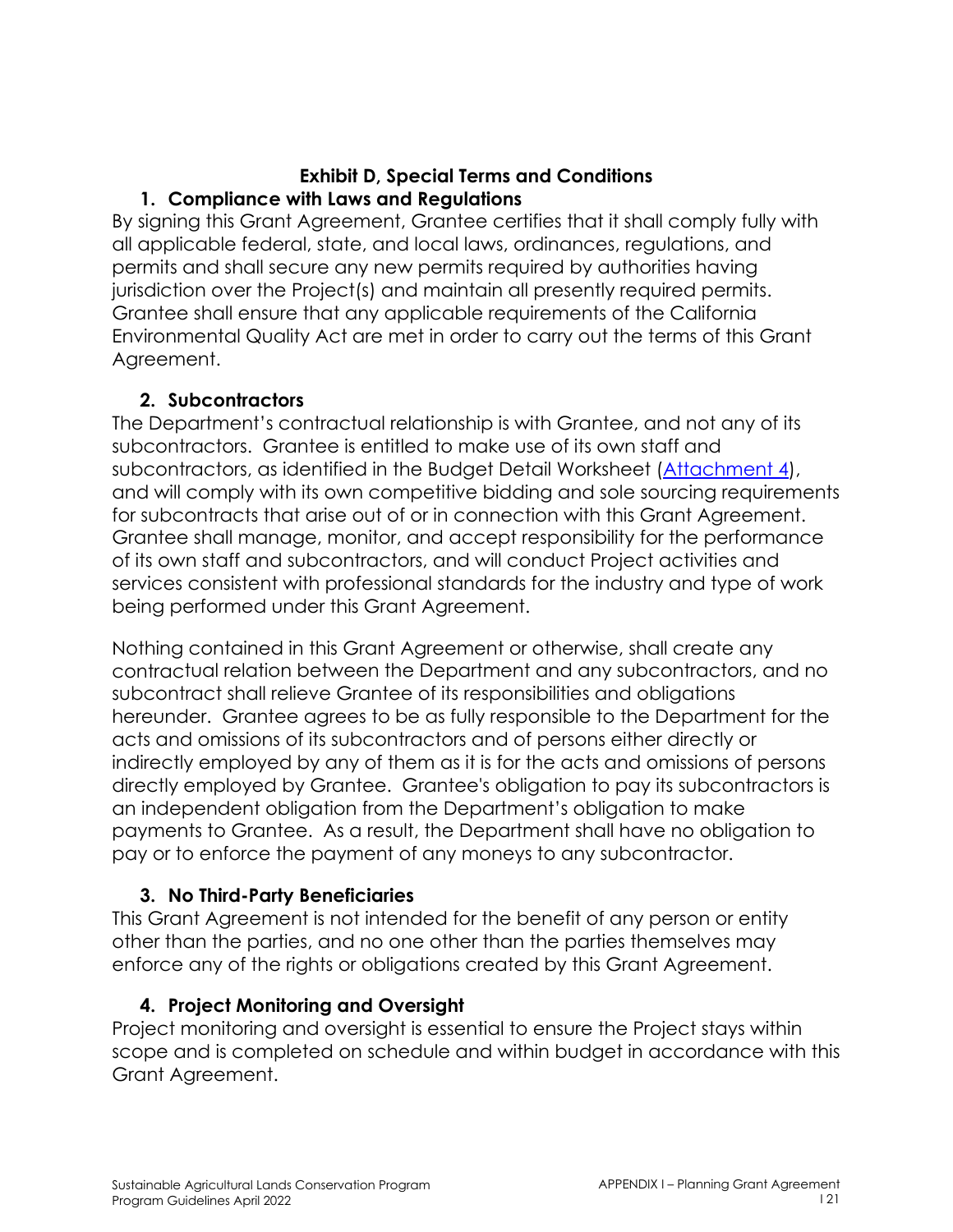### **5. Dispute Resolution**

- A. Invoice Disputes
	- i. In the event of an invoice dispute, the Grant Manager will notify Grantee by phone and follow up in writing using the Invoice Dispute Notification Template (Attachment 6) within ten (10) working days of receipt of the disputed invoice.
	- ii. During the dispute, both parties shall deal in good faith to resolve the dispute. Grantee shall continue to meet its responsibilities and obligations under the terms of this Grant Agreement.
	- iii. If Grantee contests the decision made by the Grant Manager, Grantee shall submit a written "Notice of Dispute" on official letterhead, according to Subsection C below.
- B. General Disputes
- i. In the event of a dispute unrelated to the dispute of an invoice, Grantee shall first attempt to resolve the dispute with the Grant Manager.
	- ii. Both parties shall deal in good faith and attempt to resolve the dispute informally.
	- iii. Grantee shall continue to meet its responsibilities and obligations under the terms of this Grant Agreement during a dispute.
	- iv. If Grantee contests the decision made by the Grant Manager, Grantee shall submit a written "Notice of Dispute" on official letterhead, according to Subsection C below.
- C. Contesting a Dispute Decision
- i. If Grantee contests a decision made by the Grant Manager, Grantee may submit a written "Notice of Dispute" on official letterhead. The "Notice of Dispute" shall include:
	- The Grant Agreement number
	- A complete description of the basis for the dispute
	- Legal authority or pertinent facts, supporting arguments and documentation
	- Action requested for resolution

The "Notice of Dispute" shall be sent to:

Department of Conservation Division of Land Resource Protection Attn: Division Director 715 P Street, MS 1904 Sacramento, CA 95814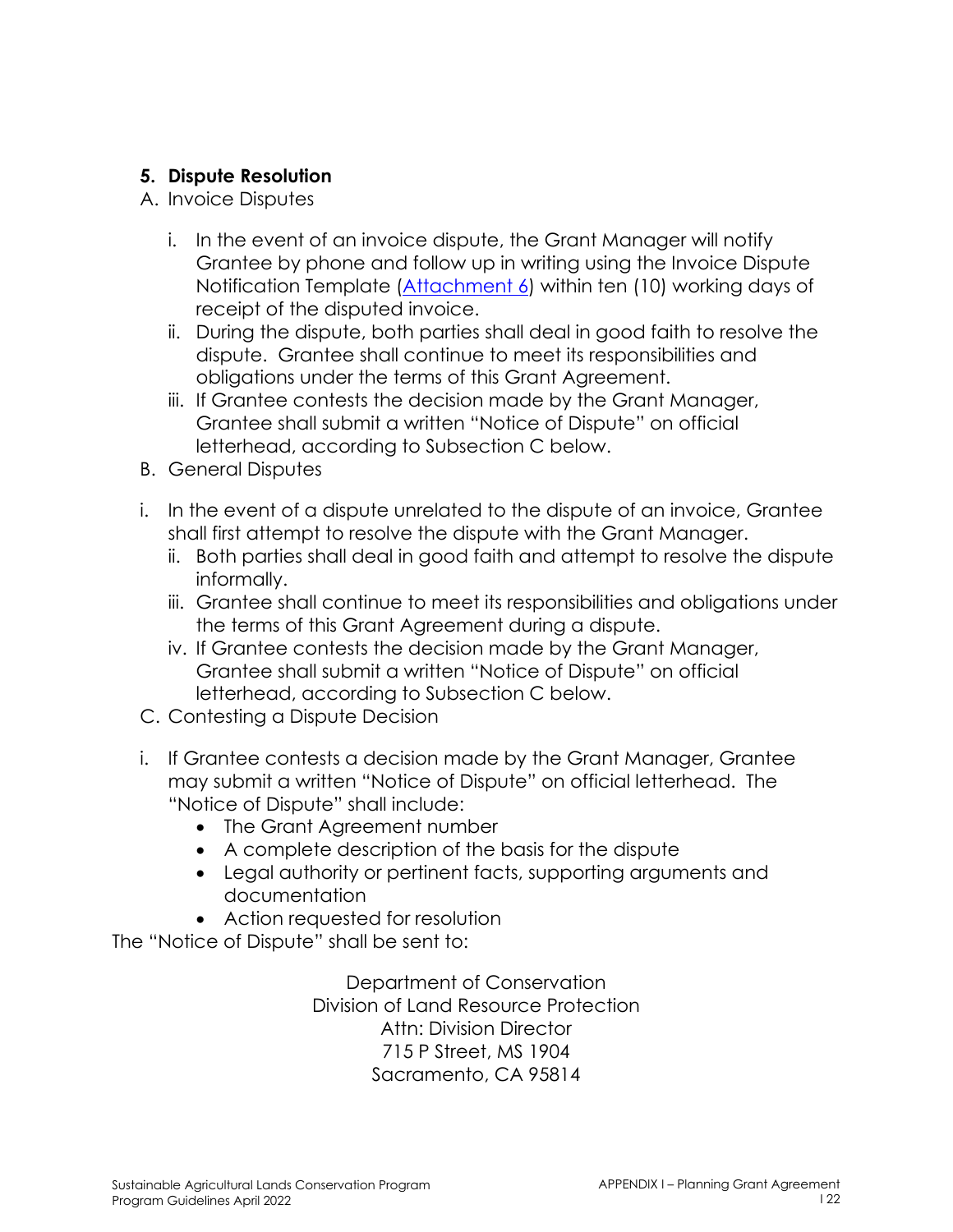- ii. Within 30 days after receipt of the "Notice of Dispute," the Division Director shall review the dispute and submit a written decision to Grantee, which shall include:
	- The decision made
	- An explanation for the decision
	- Whether the decision shall be conclusive and binding or can be appealed and the steps to take to appeal the decision

### **6. Termination**

- A. Completion of Project. This Grant Agreement shall terminate upon completion of the project and payment of the last invoice.
- B. Early Termination. Either Party may terminate this Grant Agreement upon thirty (30) days advance written notice by certified mail to the other Party. The notice shall specify the reason for early termination and may permit Grantee or Department to rectify any deficiency(ies) prior to the early termination date.

## **7. Waiver of Rights**

- A. Grantee waives any and all rights to any type of express or implied indemnity or right of contribution from the Department, its officers, agents, or employees for any liability arising from, growing out of, or in any way connected with this Grant Agreement.
- B. Grantee waives all claims and recourses against the Department, including the right to contribution for loss or damage to persons or property arising from, growing out of, or in any way connected with or incident to this Grant Agreement, except claims arising from the gross negligence of the Department, its officers, agents, and employees.
- C. None of the provisions of this Grant Agreement shall be deemed waived unless expressly waived in writing.

### **8. Insurance Requirements**

- A. Grantee that is a governmental organization may provide evidence of self-insurance to satisfy this requirement.
- B. If Grantee is not a governmental organization or is a governmental organization that is unable to provide evidence of self-insurance, then it shall obtain and keep in force for the term of this Agreement the following insurance policies that cover any acts or omissions of Grantee, its subcontractors, or its employees engaged in the provision of service specified in this Agreement:
- i. Workers' Compensation Insurance in an amount of not less than \$1,000,000 in accordance with the statutory requirement of the State of California (California Labor Code § 3700 et seq.).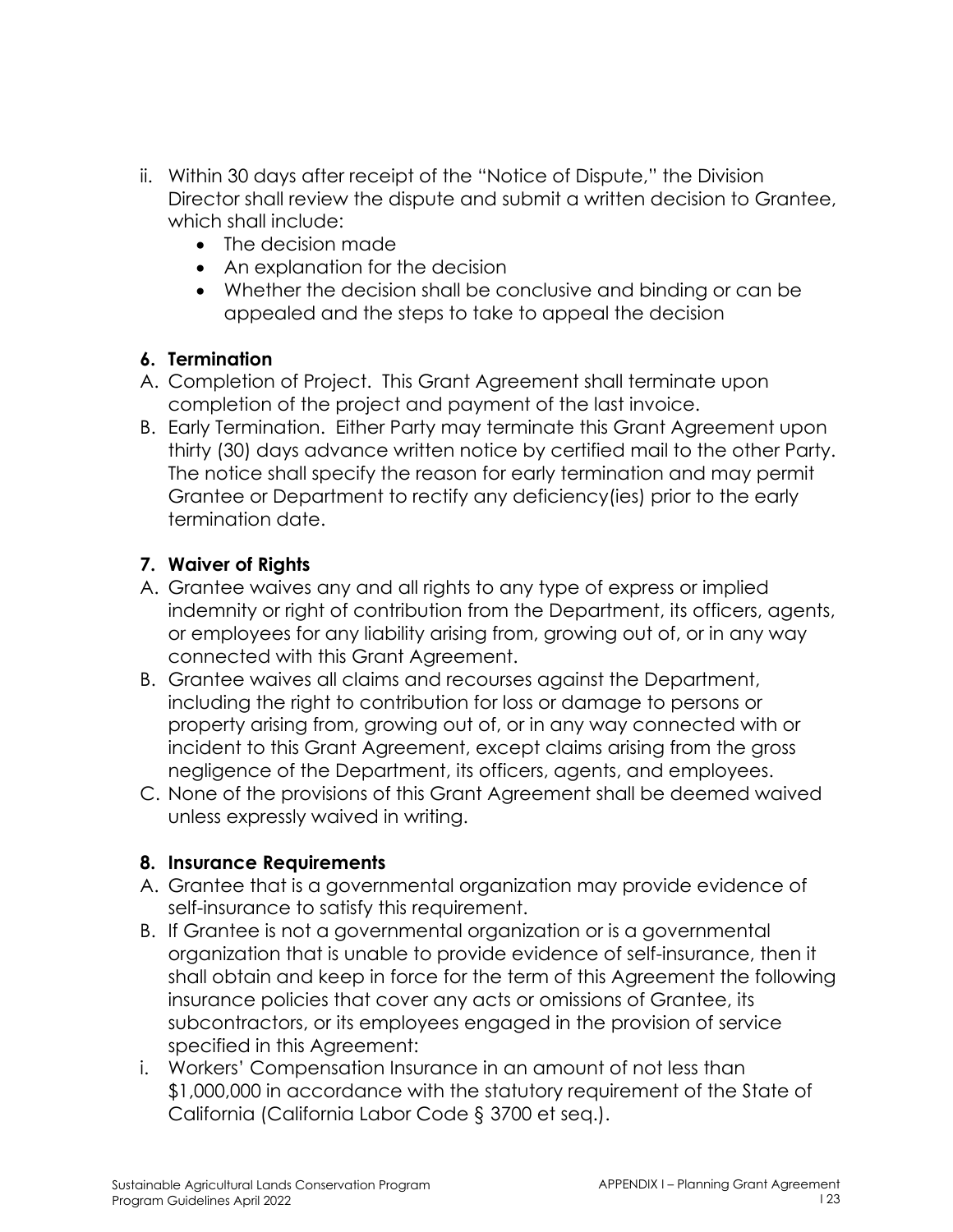- ii. Commercial general liability insurance in an amount of not less than \$1,000,000 per occurrence for bodily injury and property damage combined.
- iii. Motor vehicle liability insurance in an amount not less than \$1,000,000 per accident for bodily injury and property damage combined. Such insurance shall cover liability arising out of any motor vehicle including owned or hired, and non-owned motor vehicles.
- C. The State of California, its officers, agents, and employees are included as additional insured, but only with respect to work performed for the State of California under this Grant Agreement. The additional insured endorsement must accompany the certificate of insurance.
- D. Grantee shall submit proof of insurance documents referencing this Grant Agreement number to the Department electronically within thirty (30) days of signing this Grant Agreement.
- E. Grantee shall notify Department in writing within five (5) working days of any cancellation, non-renewal, or material change that affects required insurance coverage.
- F. Grantee shall submit proof of new or updated policy based on insurance requirements within thirty (30) days of policy cancellation or substantial policy change. Failure to provide proof of insurance may result in termination of this Grant Agreement.

### **9. Stop Work**

If it is determined, at the sole discretion of the Department, that Grantee is not meeting the terms and conditions of this Grant Agreement, immediately upon receiving a written notice through certified mail from the Department to stop work, Grantee shall cease all work under this Grant Agreement. The Department has the sole discretion to determine that Grantee meets the terms and conditions after a stop work order, and to send through certified mail a written notice to Grantee to resume work under this Grant Agreement.

## **10.Publicity**

Grantee agrees that it will acknowledge the Department's support whenever activities or projects funded, in whole or in part, by this Grant Agreement are publicized in any news media, brochures, articles, seminars, websites, or other type of promotional material.

Grantee shall also include in any publication resulting from work performed under this grant an acknowledgment substantially as follows:

"The work upon which this publication is based was funded in whole or in part through a grant awarded by the California Department of Conservation."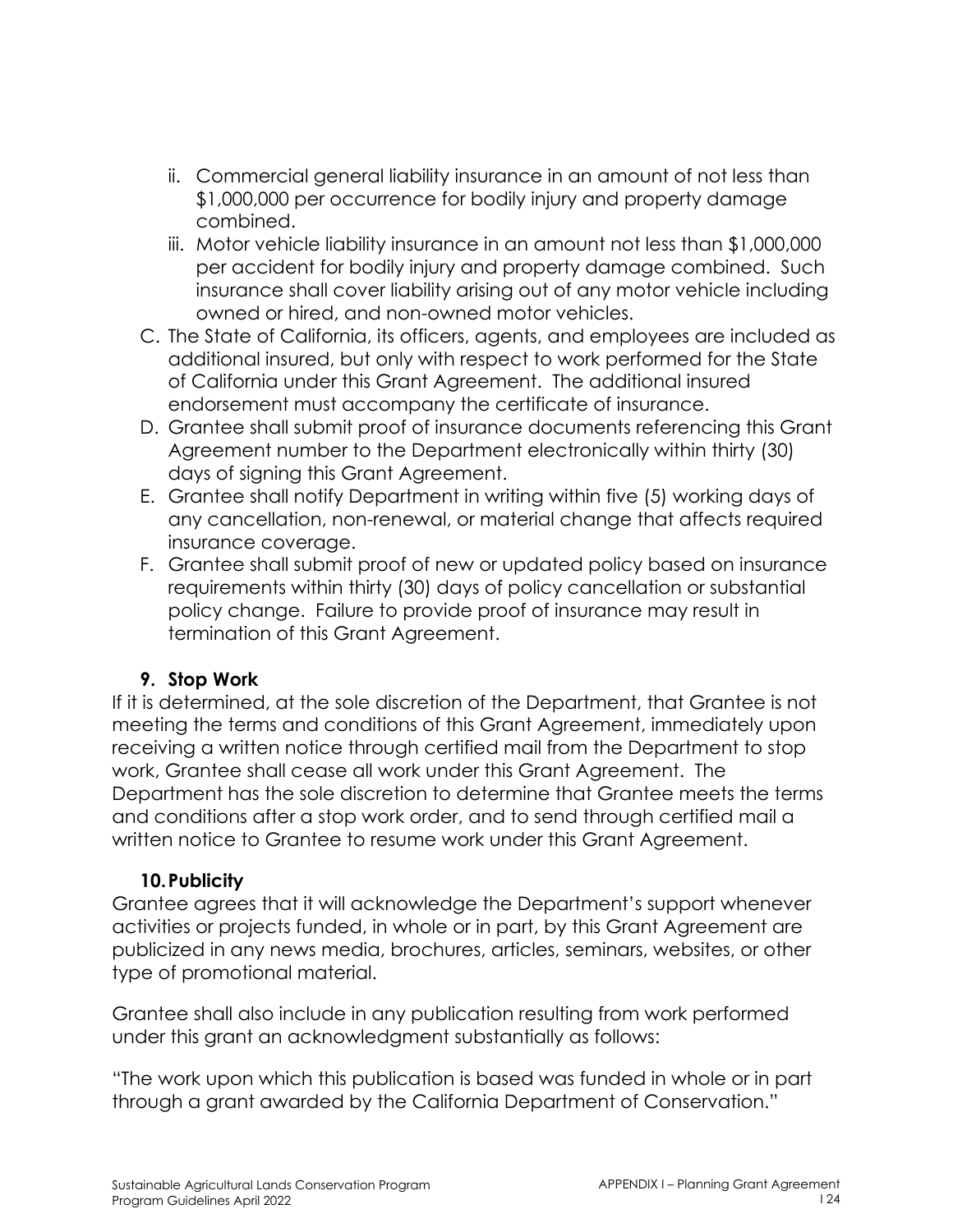Media: Grantee is required to identify a point of contact for all press inquiries and communications needs related to the Project and provide the name, phone number, and email address of this individual to the Department. All press releases must be approved by the Department prior to distribution, and the Department must be alerted and invited to participate in all press conferences related to the grant.

Social Media: Grantee is encouraged to use social media to inform and share with the public activities under this Grant Agreement. Furthermore, the Department should be tagged on all posts related to activities under this Grant Agreement.

All publicity must comply with the Publicity and Confidentiality requirements set forth in the Guidelines (Exhibit F).

### **11.Drug-Free Workplace Certification**

In signing this Grant Agreement, Grantee certifies that it will comply with the requirements of the Drug-Free Workplace Act of 1990 and will provide a drugfree workplace by taking the following actions:

- A. Publish a statement notifying employees that unlawful manufacture, distribution, dispensation, possession, or use of a controlled substance is prohibited and specifying actions to be taken against employees for violations.
- B. Establish a Drug-Free Awareness Program to inform employees about:
	- i. The dangers of drug abuse in the workplace.
	- ii. The person's or organization's policy of maintaining a drug-free workplace.
	- iii. Any available counseling, rehabilitation, and employee assistance programs.
	- iv. Penalties that may be imposed upon employees for drug abuse violations.
- C. Every employee who works on this Grant Agreement will:
- i. Receive a copy of the organization's drug-free workplace policy statement.
	- ii. Agree to abide by the terms of the organization's statement as a condition of employment on this Grant Agreement.

Failure to comply with these requirements may result in suspension of payments under this Grant Agreement or termination of this Grant Agreement or both, and Grantee may be ineligible for award of any future State of California agreements if the Department determines that any of the following has occurred: Grantee has made false certification, or violated the certification by failing to carry out the requirements as noted above (Gov. Code §8350 et seq.).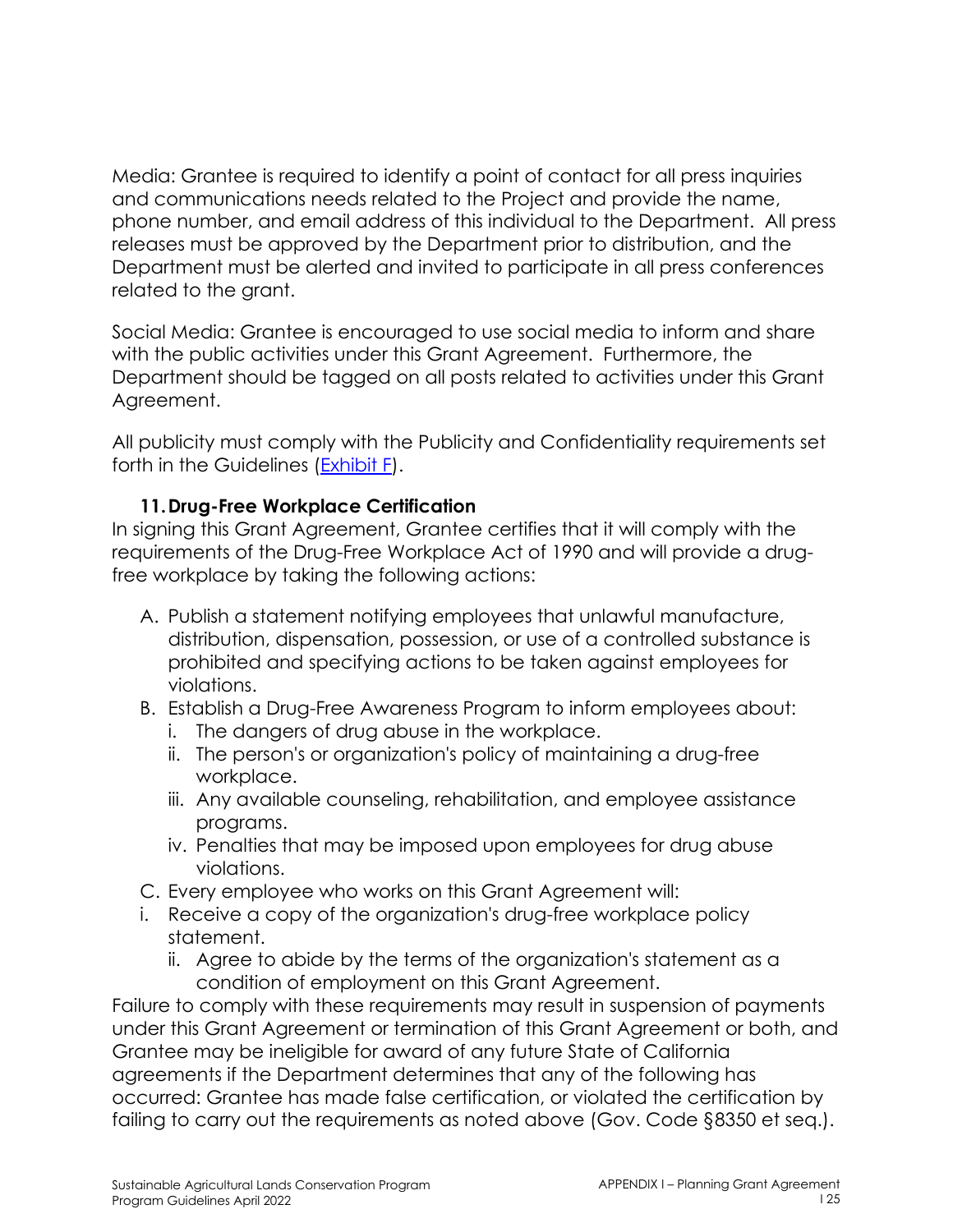#### **12.Americans with Disabilities Act**

Grantee assures the Department that it complies with the Americans with Disabilities Act (ADA) of 1990, which prohibits discrimination on the basis of disability, as well as all applicable regulations and guidelines issued pursuant to the ADA (42 U.S.C. 12101 et seq.).

#### **13.Air/Water Pollution Violation Certification**

Under State of California laws, Grantee shall not be: (1) in violation of any order or resolution not subject to review promulgated by the California Air Resources Board or an air pollution control district; (2) subject to cease and desist order not subject to review issued pursuant to Section 13301 of the Water Code for violation of waste discharge requirements or discharge prohibitions; or (3) finally determined to be in violation of provisions of federal law relating to air or water pollution.

### **14.Payee Data Record Form - STD 204**

This form must be completed by all Grantees that are not another state agency or other governmental entity.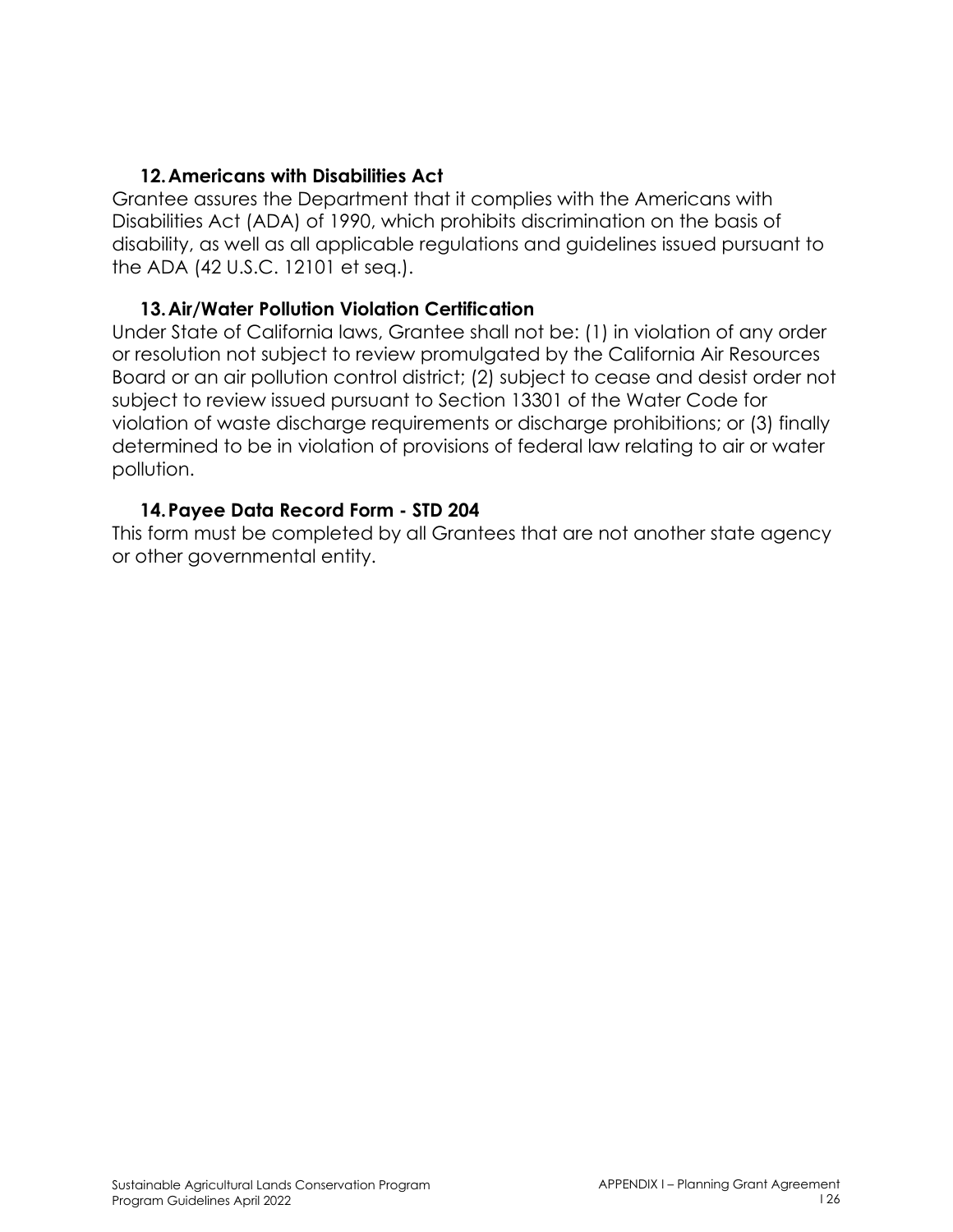### **Exhibit E, Award Letter**

[Insert award letter here.]